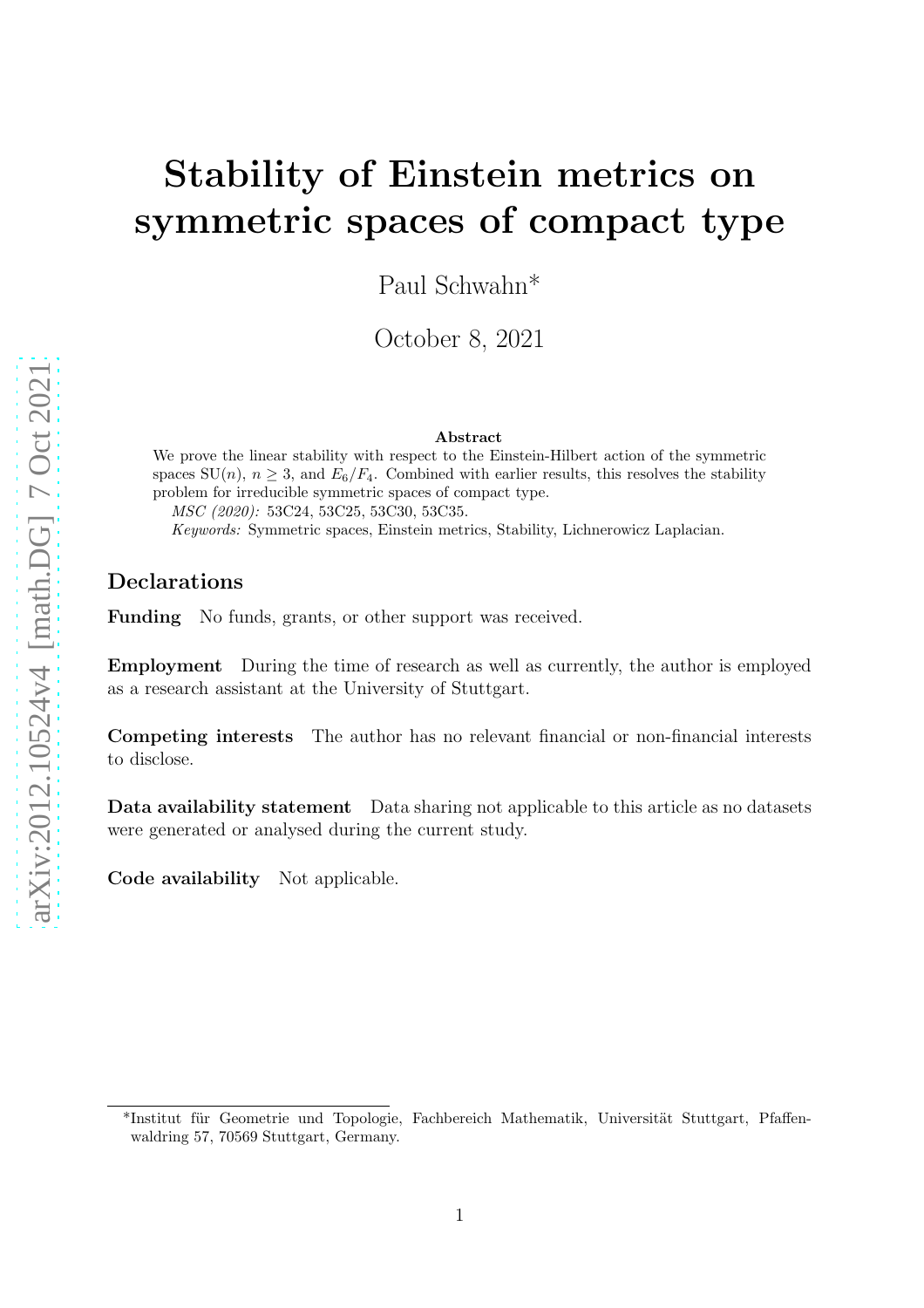### 1. Introduction

Let M be a closed manifold of dimension  $n > 2$ . It is a well-known fact (see [\[2\]](#page-25-0)) that Einstein metrics are critical points of the total scalar curvature functional

$$
g \mapsto S(g) = \int_M \operatorname{scal}_g \operatorname{vol}_g,
$$

also called the Einstein-Hilbert action, restricted to the space of Riemannian metrics of a fixed volume. In general, these critical points are neither maximal nor minimal. If we, however, restrict S to the set  $\mathfrak S$  of all Riemannian metrics on M of the same fixed volume that have constant scalar curvature, then some Einstein metrics are maximal, while others form saddle points. To examine this, one considers the second variation  $S''_g$  of S at a fixed Einstein metric g on M. If we exclude the case where  $(M, g)$  is a standard sphere, the tangent space of  $\mathfrak S$  at q consists precisely of tt-tensors, i.e. symmetric 2-tensors that are transverse (divergence-free) and traceless. In these directions, the coindex and nullity of  $S''_g$  are always finite. The *stability problem* is to decide whether they vanish for a given Einstein manifold  $(M, q)$ .

The stability of an Einstein metric q is determined by the spectrum of a Laplacetype operator  $\Delta_L$ , called the Lichnerowicz Laplacian, on tt-tensors. There is a critical eigenvalue, corresponding to null directions for  $S''_g$ , which is equal to  $2E$ , where E is the Einstein constant of g. The metric g is called *linearly (strictly) stable* if  $\Delta_L \geq 2E$  (resp.  $\Delta_L > 2E$ ) on tt-tensors, and *infinitesimally deformable* if there is a tt-eigentensor of  $\Delta_L$ for the critical eigenvalue.

Suppose that  $(M, q)$  is a locally symmetric Einstein manifold of compact type. The Cartan–Ambrose–Hicks theorem implies that its universal cover  $(M, \tilde{g})$  is a simply connected symmetric space. As such,  $(M, \tilde{g})$  can be written as a Riemannian product of irreducible symmetric spaces of compact type. For many of these spaces, the stability problem has been decided by N. Koiso. The following theorem collects the results of Koiso in [\[10\]](#page-25-1) together with a result of J. Gasqui and H. Goldschmidt in [\[7\]](#page-25-2) about the complex quadric  $SO(5)/(SO(3) \times SO(2)).$ 

#### 1.1 Theorem. 1. The only irreducible symmetric spaces of compact type that are infinitesimally deformable are

SU(n), SU(n)/SO(n), SU(2n)/Sp(n) (n > 3),

 $\text{SU}(p+q)/\text{S}(\text{U}(p) \times \text{U}(q))$   $(p \ge q \ge 2),$ 

as well as  $E_6/F_4$ .

2. The irreducible symmetric spaces

Sp(n)  $(n > 2)$ , Sp(n)/U(n)  $(n > 3)$ ,

as well as the complex quadric  $SO(5)/(SO(3) \times SO(2))$  are unstable.

3. Let  $(M, g)$  be an irreducible symmetric space of compact type. If  $(M, g)$  is none of the spaces from 1. and 2., nor one of

 $\text{Sp}(p+q)/(\text{Sp}(p) \times \text{Sp}(q))$   $(p > q > 2 \text{ or } p = 2, q = 1)$ 

nor  $F_4$ / Spin(9), then q is strictly stable.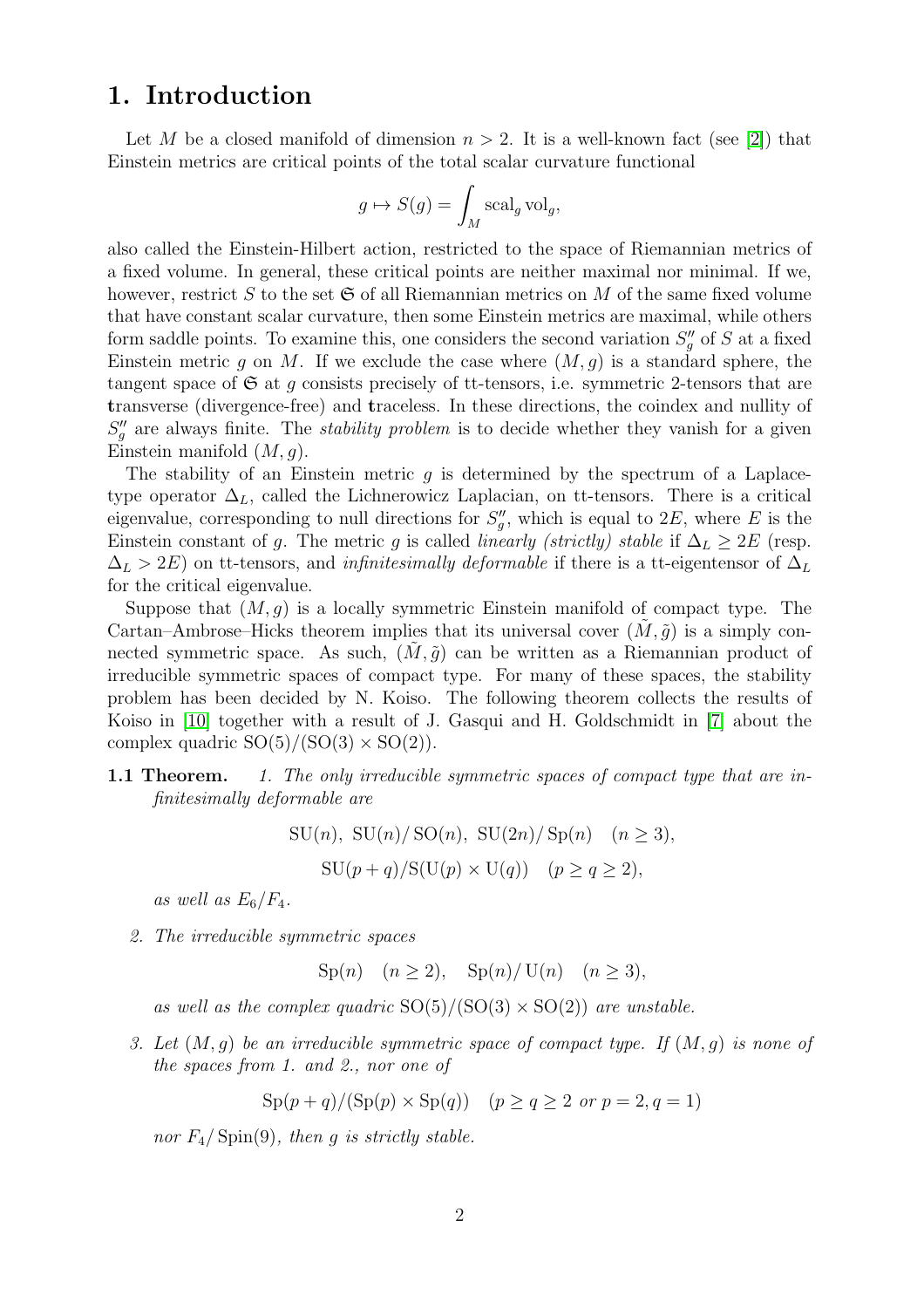Moreover, the smallest eigenvalue of  $\Delta_L$  on trace-free symmetric 2-tensors has been computed in each case (see [\[3\]](#page-25-3)). Among the spaces that possess infinitesimal deformations, we have  $\Delta_L \geq 2E$  on  $\mathscr{S}_0^2(M)$  on the spaces

 $SU(n)/SO(n)$ ,  $SU(2n)/Sp(n)$   $(n > 3)$ ,  $SU(p+q)/S(U(p) \times U(q))$   $(p > q > 2)$ ,

which shows that they are linearly stable.

However, this did not fully settle the stability problem on irreducible symmetric spaces of compact type. In particular, it had not been decided whether unstable directions exist on the spaces

$$
SU(n) \quad \text{(where } n \ge 3), \qquad E_6/F_4, \qquad F_4/\operatorname{Spin}(9),
$$
  
 
$$
\operatorname{Sp}(p+q)/(\operatorname{Sp}(p) \times \operatorname{Sp}(q)) \quad \text{(where } p \ge q \ge 2 \text{ or } p = 2, q = 1).
$$

In these cases, we know that  $\Delta_L$  has eigenvalues smaller than 2E on the space of trace-free symmetric 2-tensors, but it had not been checked whether the corresponding eigentensors are also divergence-free. In a recent paper [\[14\]](#page-25-4), U. Semmelmann and G. Weingart show the following results.

- **1.2 Theorem.** 1. The quaternionic Grassmannians  $\text{Sp}(p+q)/(\text{Sp}(p) \times \text{Sp}(q))$  are linearly stable for  $p = 2$  and  $q = 1$ , but unstable for  $p > q > 2$ .
	- 2. The Cayley plane  $\mathbb{O}P^2 = F_4/\operatorname{Spin}(9)$  is linearly stable.

The current article finally resolves the question of stability for the last remaining cases by proving the following.

**1.3 Theorem.** The symmetric spaces  $SU(n)$ , where  $n \geq 3$ , as well as  $E_6/F_4$  are linearly stable.

Consider a manifold  $(M, q)$  that is a Riemannian product of Einstein manifolds. Then  $(M, q)$  is Einstein if and only if the factors have the same Einstein constant E. It turns out that if  $E > 0$ , then  $(M, g)$  is always unstable (see [\[12\]](#page-25-5), Prop. 3.3.7). For example, if  $(M, g)$  is the Riemannian product of two Einstein manifolds  $(M_i^{n_i}, g_i)$   $(i = 1, 2)$  with the same Einstein constant, then an unstable direction is given by

$$
h := n_2 \pi_1^* g_1 - n_1 \pi_2^* g_2,
$$

where  $\pi_i : M \to M_i$  are the projections onto each factor, respectively. In particular, a product of symmetric spaces of compact type is always unstable since the factors have positive curvature.

If we take  $(M, q)$  to be locally symmetric of compact type, we cannot in general conclude its instability from the instability of its universal cover  $(M, \tilde{q})$ . The same holds for the existence of infinitesimal Einstein deformations. On the other hand, if  $(M, \tilde{g})$  is infinitesimally non-deformable (resp. stable), then the same follows for  $(M, g)$ . In [\[11\]](#page-25-6), N. Koiso has proved the infinitesimal non-deformability of a large class of such manifolds: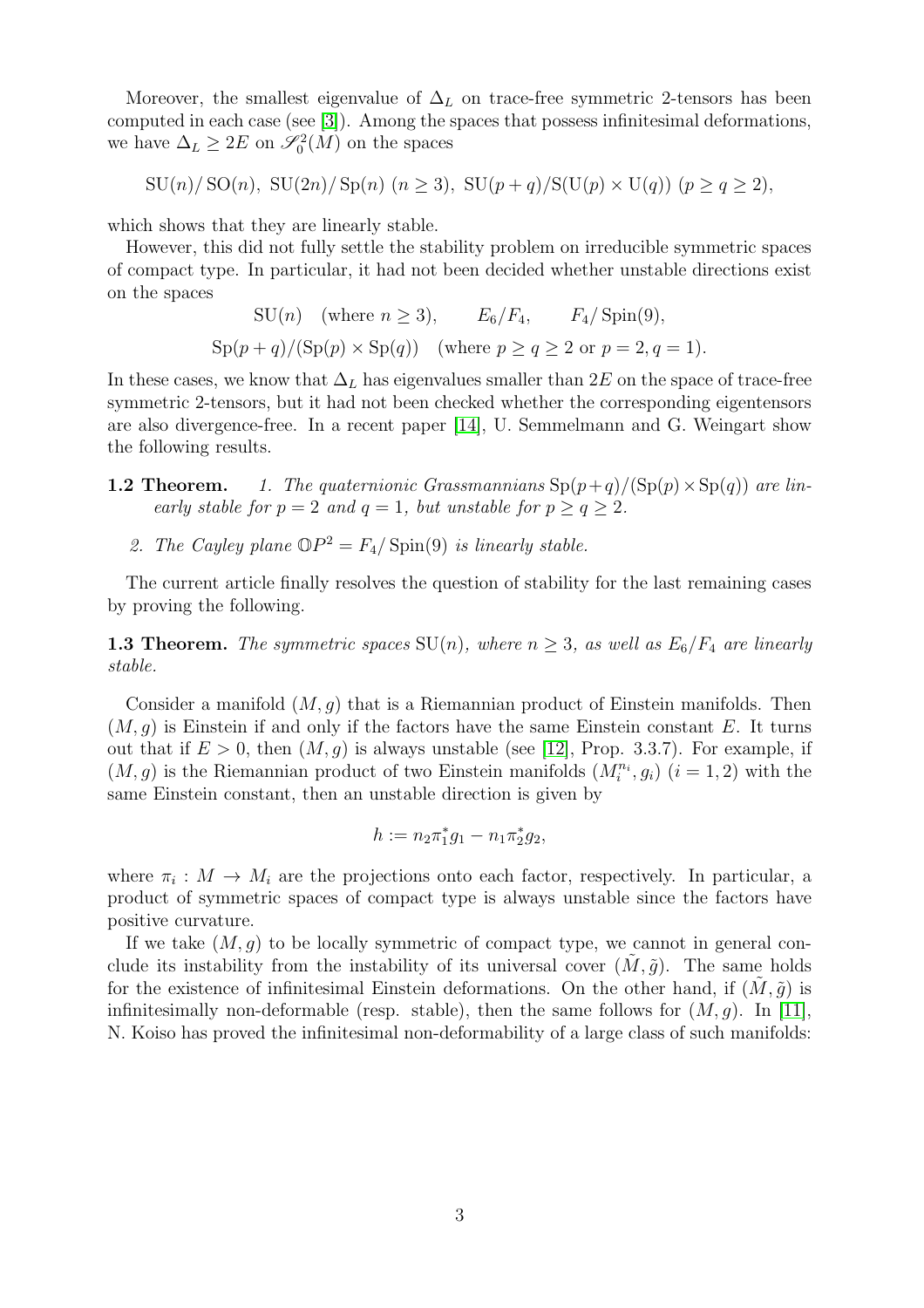**1.4 Theorem.** Let  $(M, g)$  be a locally symmetric Einstein manifold of compact type. Let  $(\tilde{M}, \tilde{g})$  be its universal cover and  $(\tilde{M}, \tilde{g}) = \prod_{i=1}^{N} (M_i, g_i)$  its decomposition into irreducible symmetric spaces.

- 1. For  $N = 1$ , see Theorem 1.1, 1.
- 2. If  $N = 2$  and  $M_i$  are neither of the spaces listed in Theorem 1.1, 1., nor  $G_2$  or any Hermitian space except  $S^2$ , then  $(M, g)$  is infinitesimally non-deformable.
- 3. If  $N \geq 3$  and  $M_i$  are neither of the above nor  $S^2$ , then  $(M, g)$  is infinitesimally non-deformable.

A closely related notion of stability arises in the study of the Ricci flow. The fixed points (modulo diffeomorphisms and scaling) of the Ricci flow are called Ricci solitons. The *v*-entropy defined by G. Perelman is a quantity that increases monotonically under the Ricci flow. Its critical points are the shrinking gradient Ricci solitons, which include Einstein manifolds. An Einstein metric is called  $\nu$ -linearly stable if the second variation of the  $\nu$ -entropy is negative-semidefinite. H.-D. Cao, R. Hamilton and T. Ilmanen first studied the  $\nu$ -linear stability of Einstein metrics (see [\[4\]](#page-25-7)). It turns out that an Einstein metric is v-linearly stable if and only if  $\Delta_L \geq 2E$  on tt-tensors and if the first nonzero eigenvalue of the ordinary Laplacian on functions is bounded below by  $2E$  as well. In particular, ν-linear stability implies linear stability with respect to the Einstein-Hilbert action. In [\[3\]](#page-25-3), the  $\nu$ -linear stability of irreducible symmetric spaces of compact type is completely decided.

There is yet another notion of stability worth mentioning. It is motivated, for example, by the investigation of Anti-de Sitter product spacetimes and generalized Schwarzschild-Tangherlini spacetimes (see [\[5\]](#page-25-8) or [\[8\]](#page-25-9)). An Einstein manifold  $(M^n, g)$  with Einstein constant E is called physically stable if

$$
\Delta_L \ge \frac{E}{n-1} \left( 4 - \frac{1}{4} (n-5)^2 \right) = \frac{9-n}{4} E
$$

on tt-tensors. This critical eigenvalue is significantly smaller than the one from stability with respect to the Einstein-Hilbert action, and even negative for  $n > 9$ . As it turns out, all irreducible symmetric spaces of compact type are physically stable (see [\[5\]](#page-25-8)). If  $(M, g)$  is a product of at least two symmetric spaces of compact type, then the smallest eigenvalue of  $\Delta_L$  on tt-tensors is actually equal to 0; hence  $(M, g)$  is physically stable if and only if  $n > 9$ .

In Section [2,](#page-4-0) we fix the notation and definitions used throughout this work. In particular, we elaborate on the notion of stability of an Einstein metric. In Section [3,](#page-6-0) we recall some tools from the harmonic analysis of homogeneous spaces that are routinely employed. Furthermore, we prove a technical lemma that allows us to make explicit computations involving the divergence operator. A helpful formula for the dimension of tt-eigenspaces of the Lichnerowicz Laplacian is worked out in Section [4,](#page-9-0) generalizing a proposition of Koiso and utilizing properties of Killing vector fields on Einstein manifolds. Section [5](#page-10-0) uses representation theory to determine the stability of  $SU(n)$ , making use of the formula from Section [4;](#page-9-0) in Section [6,](#page-14-0) the same is done for  $E_6/F_4$ . A different approach for proving the stability of both spaces that involves explicit computations of the divergence operator can be found in the Appendix.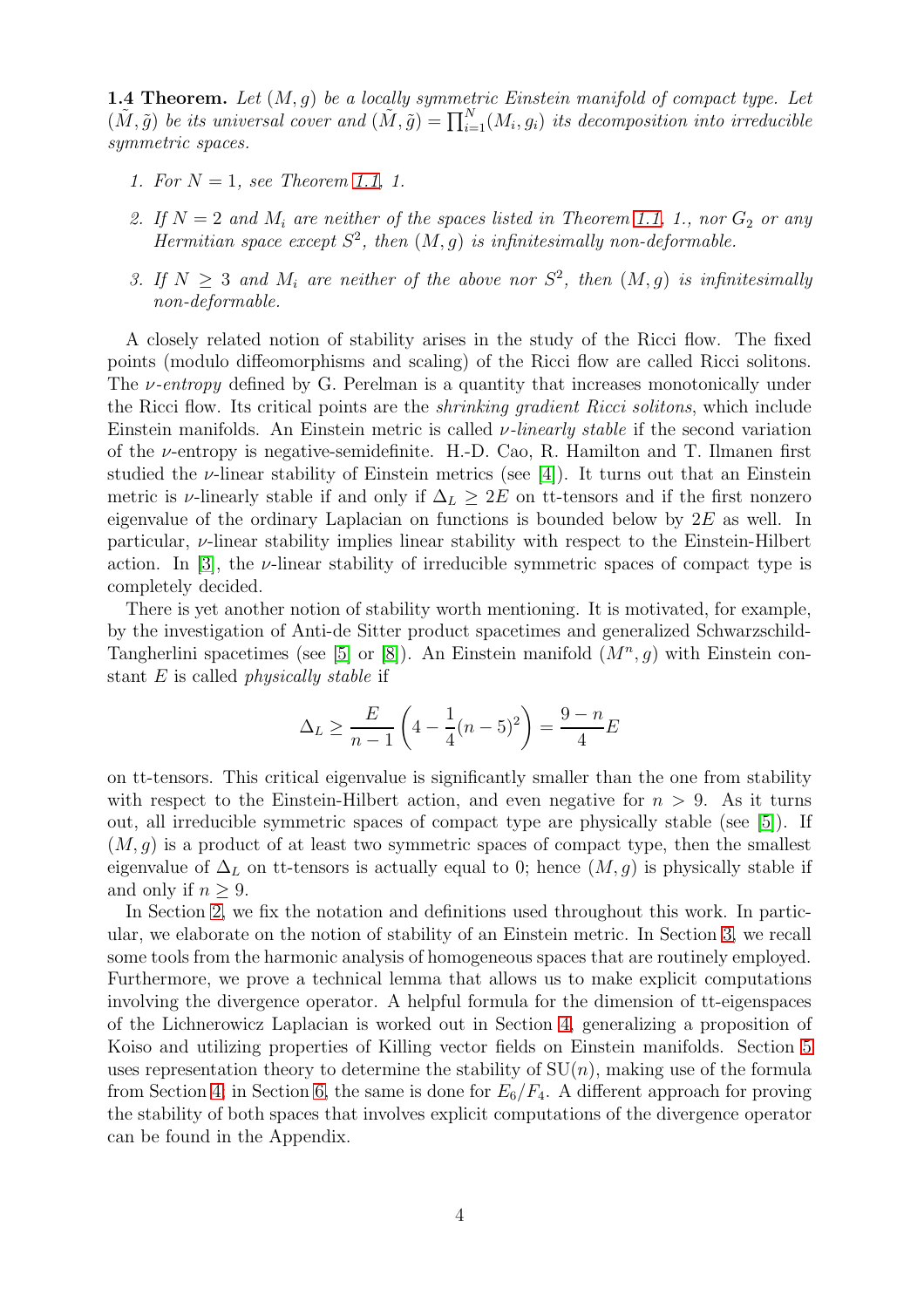### <span id="page-4-0"></span>2. Preliminaries

Throughout what follows, let  $(M, g)$  be a compact, orientable Riemannian manifold. Let  $\nabla$  denote the Levi-Civita connection of q. The Riemannian curvature tensor, Ricci tensor and scalar curvature are in our convention given as

$$
R(X,Y)Z := \nabla_X \nabla_Y Z - \nabla_Y \nabla_X Z - \nabla_{[X,Y]} Z,
$$
  
 
$$
Ric(X,Y) := \text{tr}(Z \mapsto R(Z,X)Y),
$$
  
 
$$
\text{scal} := \text{tr}_g \text{Ric},
$$

respectively.[1](#page-4-1) The action of the Riemannian curvature extends to an endomorphism on tensor bundles as

$$
R(X,Y) = \nabla_X \nabla_Y - \nabla_Y \nabla_X - \nabla_{[X,Y]},
$$

where  $\nabla$  also denotes the induced connection on the respective tensor bundle. Furthermore, let  $\mathscr{S}^p(M) = \Gamma(\text{Sym}^p T^*M)$  for  $p \geq 0$ . We denote by

$$
\delta: \mathscr{S}^{p+1}(M) \to \mathscr{S}^p(M)
$$

the divergence operator on symmetric tensors, given by

$$
\delta = -\sum_i e_i \lrcorner \nabla_{e_i}.
$$

The space of tt-tensors, i.e. trace- and divergence-free symmetric 2-tensors on  $M$ , is denoted by  $\mathscr{S}^2_{\text{tt}}(M)$ .

Let  $\delta^*: \mathscr{S}^p(M) \to \mathscr{S}^{p+1}(M)$  be the formal adjoint<sup>[2](#page-4-2)</sup> of the divergence operator. It can be written as

$$
\delta^* = \sum_i e_i^{\flat} \odot \nabla_{e_i},
$$

where  $(e_i)$  is a local orthonormal basis of TM. Here,  $\odot$  denotes the (associative) symmetric product, defined by

$$
\alpha \odot \beta := \frac{(k+l)!}{k!l!} \operatorname{sym}(\alpha \otimes \beta)
$$

for  $\alpha \in \text{Sym}^k T$ ,  $\beta \in \text{Sym}^l T$ , where T is any vector space and the symmetrization map sym :  $T^{\otimes k} \to \text{Sym}^k T$  is given by

$$
sym(X_1 \otimes \ldots \otimes X_k) := \frac{1}{k!} \sum_{\sigma \in S_k} X_{\sigma(1)} \otimes \ldots \otimes X_{\sigma(k)}
$$

for  $X_1, \ldots, X_k \in T$ . This is analogous to the definition of the wedge product via the alternation map. For tensors  $\alpha$ ,  $\beta$  of rank 1, we have

$$
\alpha \odot \beta = \alpha \otimes \beta + \beta \otimes \alpha.
$$

It should be noted that  $\delta^* X^{\flat} = L_X g$  for any vector field  $X \in \mathfrak{X}(M)$ . Consequently, the kernel of  $\delta^*$  on  $\Omega^1(M)$  is (via the metric) isomorphic to the space of Killing vector fields on  $(M, g)$ . More generally, symmetric tensors  $\alpha \in \mathscr{S}^k(M)$  with  $\delta^* \alpha = 0$  are called Killing tensors of rank  $k$ , and  $\delta^*$  is sometimes called the Killing operator.

<sup>&</sup>lt;sup>1</sup>We use the index q only when the metric-dependence of an object is to be emphasized.

<span id="page-4-2"></span><span id="page-4-1"></span><sup>&</sup>lt;sup>2</sup>That is, with respect to the inner product  $\langle \cdot, \cdot \rangle_g$  on  $\text{Sym}^p T^*M$  with orthonormal basis  $(e_{i_1}^{\flat} \odot \ldots \odot e_{i_p}^{\flat})$ .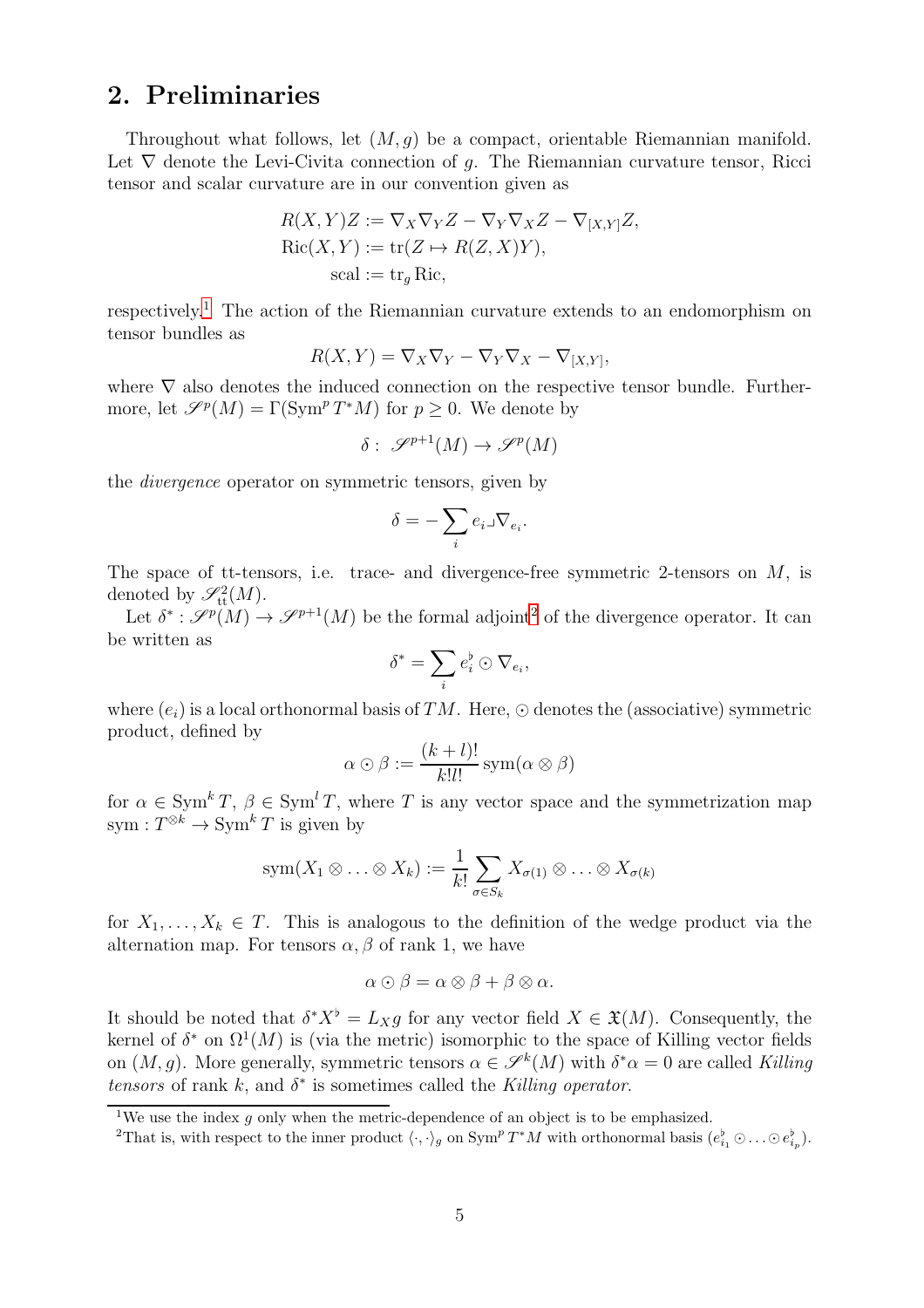2.1 Definition. On tensors of any rank, the following operators are defined:

1. The *curvature endomorphism*  $q(R)$  is defined by

$$
q(R) := \sum_{i < j} (e_i \wedge e_j)_* R(e_i, e_j),
$$

where  $(e_i)$  is a local orthonormal basis of TM and the asterisk indicates the natural action of  $\Lambda^2 T \cong \mathfrak{so}(T)$ .

2. The *Lichnerowicz Laplacian*  $\Delta_L$  is defined by

$$
\Delta_L := \nabla^* \nabla + q(R).
$$

Recall that on  $\Omega^p(M)$ ,  $p \geq 0$ , this coincides with the Hodge Laplacian  $\Delta$ .

On the space of Riemannian metrics on M, which is an open cone in  $\mathscr{S}^2(M)$ , the total scalar curvature functional or Einstein-Hilbert action is given by

$$
S(g) = \int_M \operatorname{scal}_g \operatorname{vol}_g
$$

for any Riemannian metric q on  $M$ . As mentioned earlier, if we restrict this functional to the space of metrics of a fixed total volume, then Einstein metrics are precisely the critical points of the restriction of S.

Let  $(M, g)$  be an Einstein manifold with Einstein constant  $E \in \mathbb{R}$ , that is

$$
Ric = Eg,
$$

and suppose that  $(M, g)$  is not isometric to a standard round sphere. Denote

$$
C_g^{\infty}(M) = \left\{ f \in C^{\infty}(M) \middle| \int_M f \text{ vol}_g = 0 \right\}.
$$

It is well known (see [\[2\]](#page-25-0)) that there is a decomposition of  $\mathscr{S}^2(M)$ , which is orthogonal with respect to the second variation  $S''_g$  of the total scalar curvature functional, into the four summands

$$
\mathscr{S}^2(M) = \mathbb{R}g \oplus C_g^{\infty}(M)g \oplus \text{im } \delta^* \oplus \mathscr{S}^2_{\text{tt}}(M).
$$

These correspond to infinitesimal changes in the metric by homothety, volume-preserving conformal scaling, the action of diffeomorphisms, and moving within  $\mathfrak{S}$ , respectively. The second variation  $S''_g$  is positive on  $C_g^{\infty}(M)g$ , zero on im  $\delta^*$  and is given by

$$
S_g''(h,h) = -\frac{1}{2} \left(\Delta_L h - 2Eh, h\right)_g
$$

on  $\mathscr{S}^2_{\text{tt}}(M)$ , where it has finite coindex and nullity; that is, the maximal subspace of  $\mathscr{S}^2_{\text{tt}}(M)$  where  $S''_g$  is nonnegative is finite-dimensional. In fact, the null directions in  $\mathscr{S}_{\text{tt}}^2(M)$  are precisely the *infinitesimal Einstein deformations* of g, i.e. infinitesimal deformations of g that preserve the Einstein property, the total volume and are orthogonal to the orbit of g under diffeomorphisms.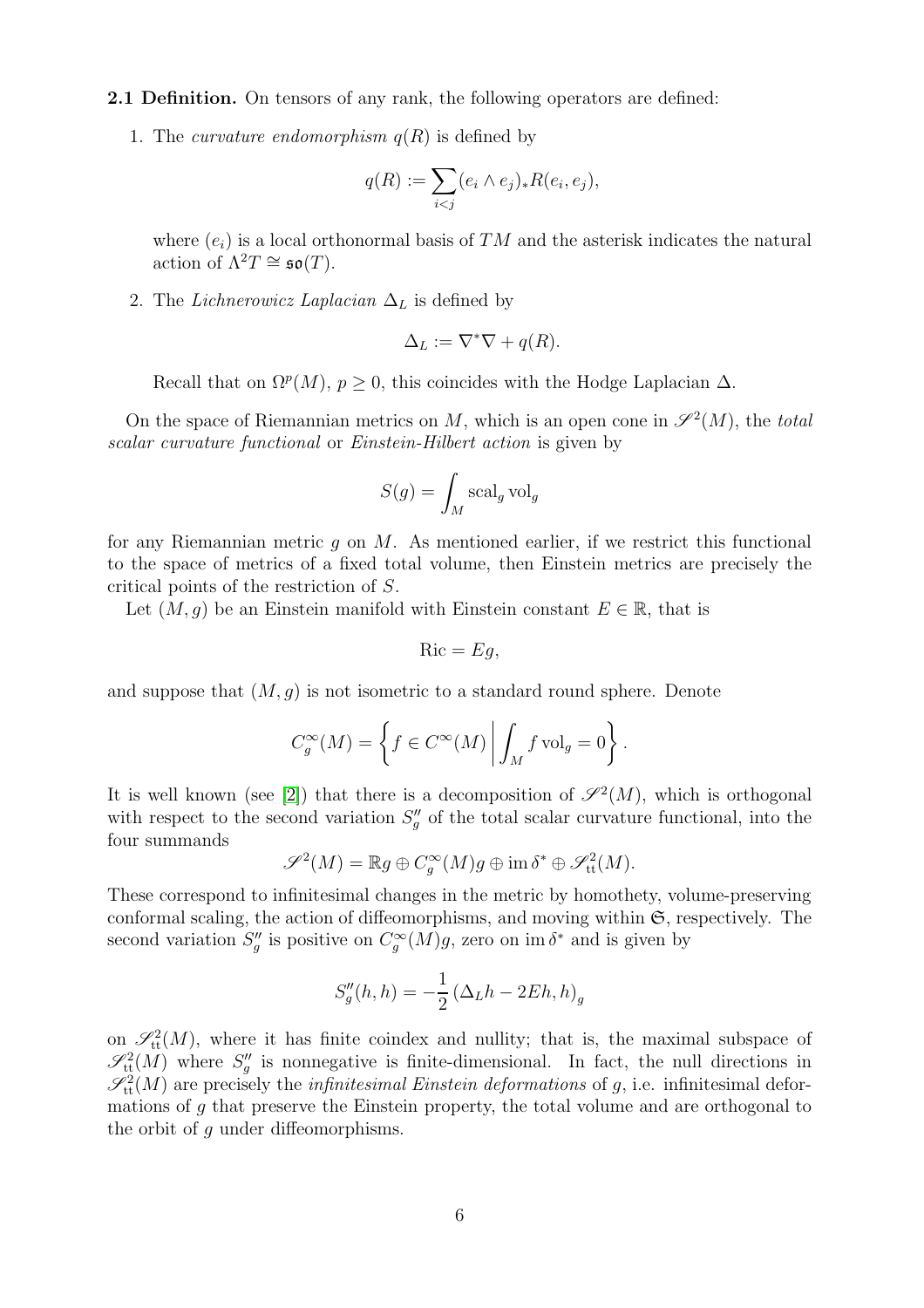#### **2.2 Definition.** An Einstein metric q on  $M$  is called

- 1. (linearly) stable (with respect to the Einstein-Hilbert action) if  $S''_g \leq 0$  on  $\mathscr{S}^2_{\text{tt}}(M)$ or, equivalently, if  $\Delta_L \geq 2E$  on  $\mathscr{S}^2_{tt}(M)$ . Otherwise it is called *(linearly) unstable.*
- 2. strictly (linearly) stable (with respect to the Einstein-Hilbert action) if  $S''_g < 0$  on  $\mathscr{S}_\text{tt}^2(M)$  or, equivalently, if  $\Delta_L > 2E$  on  $\mathscr{S}_\text{tt}^2(M)$ .
- 3. infinitesimally deformable if  $\Delta_L h = 2Eh$  for some nonzero  $h \in \mathscr{S}^2_{\text{tt}}(M)$ .

#### <span id="page-6-0"></span>3. Invariant differential operators

Let G be a compact Lie group with Lie algebra  $\mathfrak g$  and K a closed subgroup such that  $(M = G/K, g)$  is a reductive Riemannian homogeneous space with K-invariant decomposition  $\mathfrak{g} = \mathfrak{k} \oplus \mathfrak{m}$ , where  $\mathfrak{k}$  is the Lie algebra of K and  $\mathfrak{m}$  is the reductive complement which is canonically identified with the tangent space  $T_oM$  at the base point  $o := eK \in M$ . Recall that for some representation  $\rho: K \to \text{Aut } V$ , the *left-regular representation* on the space of K-equivariant smooth functions  $C^{\infty}(G, V)^K$  is defined as

$$
\ell: G \to \text{Aut } C^{\infty}(G, V)^K: \ (\ell(x)f)(y) := f(x^{-1}y)
$$

for  $x, y \in G$ . Furthermore, the space  $C^{\infty}(G, V)^K$  is identified with the space of sections of the associated bundle  $G \times_{\rho} V$  over M. The identification is given by

$$
\Gamma(G\times_{\rho}V)\to C^{\infty}(G,V)^{K}:\ s\mapsto \hat{s},
$$

where  $\hat{s}$  is defined by  $s([x]) = [x, \hat{s}(x)]$  for any  $x \in G$ . If V can be expressed in terms of the isotropy representation  $\mathfrak{m}$ , then  $G \times_{\rho} V$  is a tensor bundle; for example, we have

$$
\mathfrak{X}(M) = \Gamma(TM) \cong \Gamma(G \times_{\rho} \mathfrak{m}) \cong C^{\infty}(G, \mathfrak{m})^K,
$$
  
\n
$$
\Omega^1(M) = \Gamma(T^*M) \cong \Gamma(G \times_{\rho} \mathfrak{m}^*) \cong C^{\infty}(G, \mathfrak{m})^K,
$$
  
\n
$$
\mathscr{S}^2(M) = \Gamma(\text{Sym}^2 T^*M) \cong \Gamma(G \times_{\rho} \text{Sym}^2 \mathfrak{m}^*) \cong C^{\infty}(G, \text{Sym}^2 \mathfrak{m})^K,
$$
  
\n
$$
\mathscr{S}^2_0(M) = \Gamma(\text{Sym}^2_0 T^*M) \cong \Gamma(G \times_{\rho} \text{Sym}^2_0 \mathfrak{m}^*) \cong C^{\infty}(G, \text{Sym}^2_0 \mathfrak{m})^K,
$$

where  $\text{Sym}^2_0$ ,  $\mathscr{S}^2_0$  denotes the space of trace-free elements with respect to the metric. Note that the invariant Riemannian metric yields an equivalence between m and m<sup>∗</sup> .

Suppose that  $V$  is a complex representation. Choose a maximal torus  $T$  inside  $G$  with Lie algebra t. Recall that up to equivalence, every irreducible finite-dimensional complex representation of G is characterized by its highest weight  $\gamma \in \mathfrak{t}^*$ . By the Peter-Weyl theorem and Frobenius reciprocity (cf. [\[15\]](#page-25-10)), the left-regular representation  $C^{\infty}(G, V)^K$ can be decomposed into irreducible summands as[3](#page-6-1)

<span id="page-6-2"></span>
$$
C^{\infty}(G, V)^K \cong \overline{\bigoplus_{\gamma}} V_{\gamma} \otimes \text{Hom}_K(V_{\gamma}, V), \tag{PW}
$$

<span id="page-6-1"></span><sup>&</sup>lt;sup>3</sup>Here, the bar over the direct sum denotes the closure in  $C^{\infty}(G, V)^K$  (with the  $L^2$  inner product). In other words,  $\bigoplus_{\gamma} V_{\gamma} \otimes \text{Hom}_K(V_{\gamma}, V)$  is dense in  $C^{\infty}(G, V)^K$ . In fact, it is dense in  $L^2(G, V)^K$ , but for our purposes, it suffices to consider smooth sections.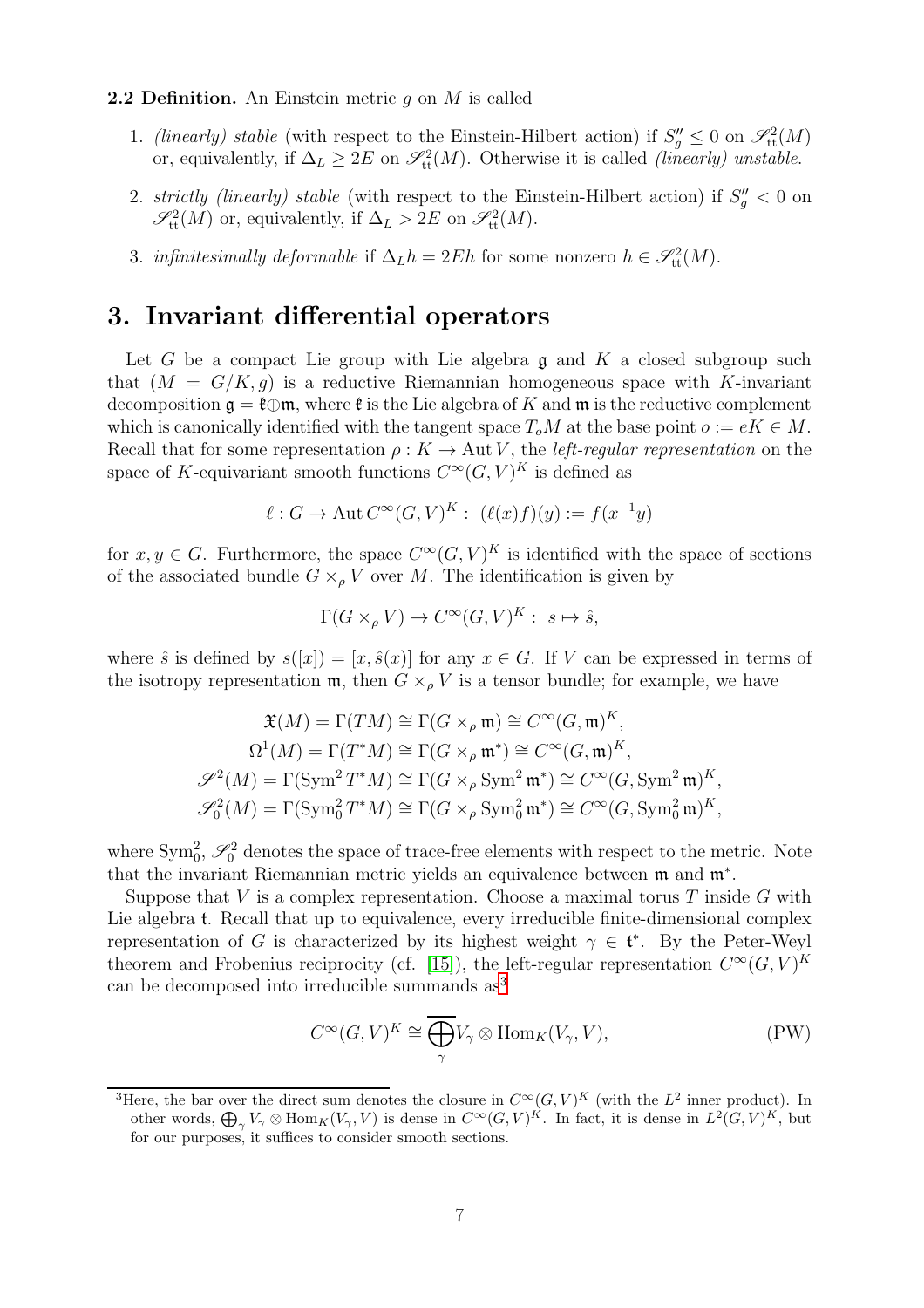where  $\gamma$  runs over all highest weights of G-representations and  $(V_{\gamma}, \rho_{\gamma})$  is the (up to equivalence) unique irreducible representation of G with highest weight  $\gamma$ . For any

$$
\alpha \otimes A \in V_{\gamma} \otimes \text{Hom}_K(V_{\gamma}, V),
$$

the corresponding element of  $C^{\infty}(G, V)^K$  is defined by

$$
f_{\alpha}^A: G \to V: x \mapsto A(\rho_{\gamma}(x^{-1})\alpha).
$$

Since the Lichnerowicz Laplacian  $\Delta_L$  on  $\Gamma(G\times_{\rho}V)$  is a G-invariant differential operator, Schur's Lemma implies that on each of the isotypical subspaces

$$
V_{\gamma} \otimes \text{Hom}_K(V_{\gamma}, V),
$$

 $\Delta_L$  acts as an endomorphism of the finite-dimensional vector space Hom<sub>K</sub>( $V_\gamma$ , V), that is,

$$
\Delta_L f_\alpha^A = f_\alpha^{L_\gamma(A)}
$$

for some  $L_{\gamma} \in \text{End Hom}_{K}(V_{\gamma}, V)$ .

In order to obtain the spectrum of  $\Delta_L$ , one would have to find the eigenvalues of each  $L_{\gamma}$ – a potentially very cumbersome task. We will shortly see that this matter is considerably simpler in the symmetric case.

Fix an Ad-invariant inner product  $\langle \cdot, \cdot \rangle_{\mathfrak{g}}$  on the Lie algebra g. If we assume that G is semisimple, one such inner product is given by  $-B$ , where B is the Killing form on  $\mathfrak{g}$ , defined by

$$
B(X,Y) := \operatorname{tr}(\operatorname{ad}(X) \circ \operatorname{ad}(Y))
$$

for  $X, Y \in \mathfrak{g}$ . Recall that for any representation  $\pi : G \to \text{Aut } W$ , the Casimir operator  $\text{Cas}_{\pi}^G$  with respect to the chosen inner product is an equivariant endomorphism of W, defined as

$$
\mathrm{Cas}_\pi^G:=-\sum_i d\pi(e_i)\circ d\pi(e_i)
$$

for any orthonormal basis  $(e_i)$  of  $\mathfrak{g}$ .

The following proposition combines two well-known results that allow us to compute the eigenvalues of  $\Delta_L$  on compact symmetric spaces, the latter being a formula due to H. Freudenthal (cf. [\[6\]](#page-25-11)).

**3.1 Proposition.** Let  $(M = G/K, g)$  be a compact Riemannian symmetric space where the Riemannian metric is induced by an Ad-invariant inner product  $\langle \cdot, \cdot \rangle_{\mathfrak{g}}$  on  $\mathfrak{g}$ , and let  $\rho: K \to \text{Aut } V$  be a representation.

- 1. On the left-regular representation  $\Gamma(G \times_{\rho} V)$ , the Lichnerowicz Laplacian  $\Delta_L$  coincides with the Casimir operator  $\text{Cas}_{\ell}^G$  of the representation  $\ell: G \to \text{Aut } \Gamma(G \times_{\rho} V)$ .
- 2. On each irreducible representation  $V_{\gamma}$ , the Casimir eigenvalue is given by

$$
\text{Cas}_\gamma^G = \langle \gamma, \gamma + 2\delta_{\mathfrak{g}} \rangle_{\mathfrak{t}^*},
$$

where  $\delta_{\mathfrak{g}}$  is the half-sum of positive roots and  $\langle \cdot, \cdot \rangle_{\mathfrak{t}^*}$  is the inner product on  $\mathfrak{t}^*$  induced by the inner product on  $\mathfrak{t} \subset \mathfrak{g}$ .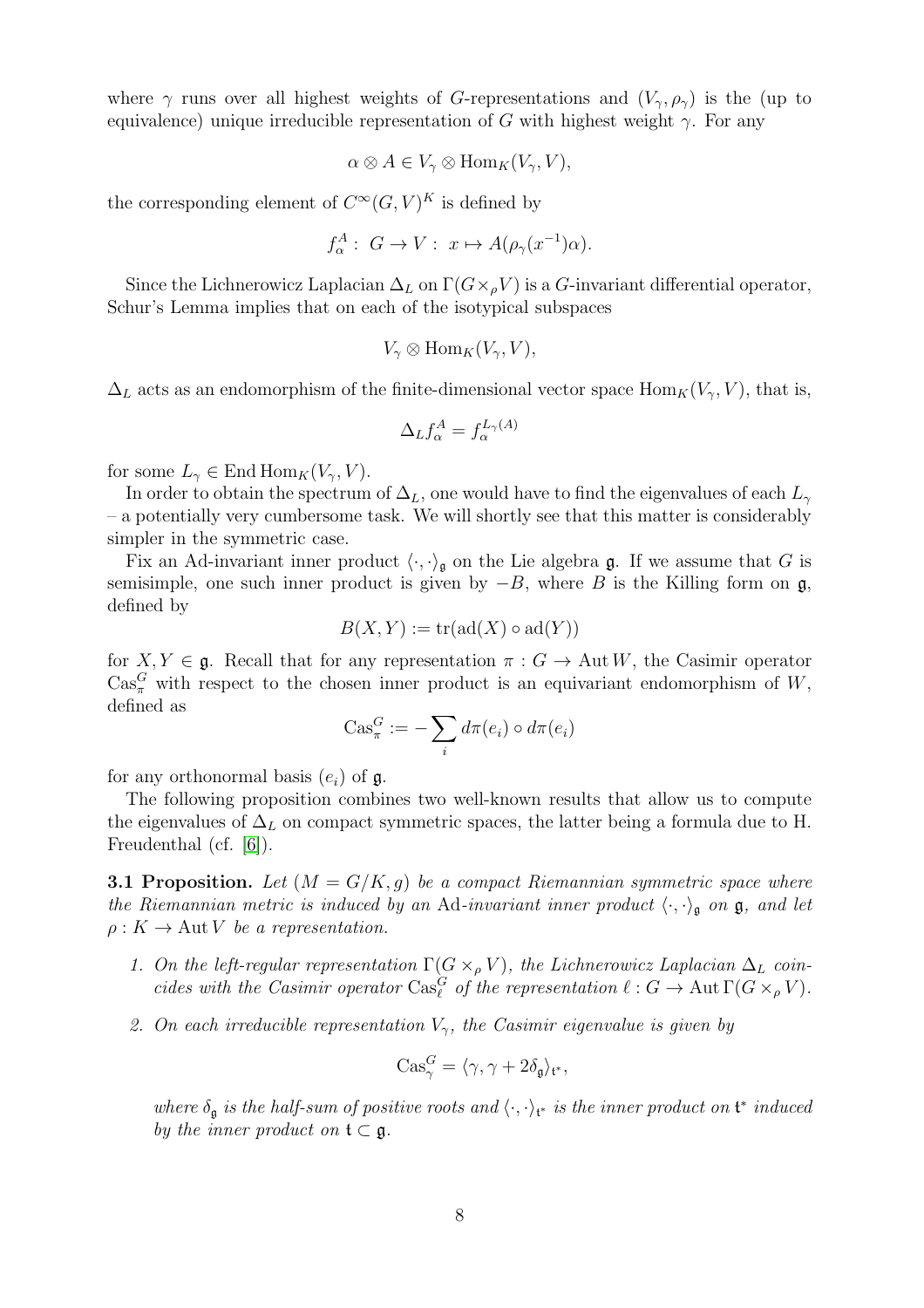**3.2 Remark.** The first statement is a consequence of a more general result. Let G be a compact Lie group and  $(M = G/K, q)$  be a reductive Riemannian homogeneous space. To the reductive decomposition corresponds a canonical G-invariant connection on M (also called the Ambrose-Singer connection), which we denote by  $\nabla$ . This connection in turn defines a curvature tensor  $\overline{R}$  and an analogue to the Lichnerowicz Laplacian via

$$
\bar{\Delta} := \bar{\nabla}^* \bar{\nabla} + q(\bar{R}),
$$

called the standard Laplacian of this connection (introduced in [\[13\]](#page-25-12)). Then, in fact,  $\bar{\Delta} = \text{Cas}_{\ell}^G$  on  $\Gamma(G \times_{\rho} V)$ . The above statement follows when we note that on Riemannian symmetric spaces, the Ambrose-Singer connection coincides with the Levi-Civita connection.

According to [\(PW\)](#page-6-2), we can write the complexified left-regular representation on tracefree symmetric 2-tensors as

$$
\mathscr{S}_0^2(M)^{\mathbb{C}} \cong \overline{\bigoplus_{\gamma}} V_{\gamma} \otimes \text{Hom}_K(V_{\gamma}, \text{Sym}^2_0 \mathfrak{m}^{\mathbb{C}}).
$$

Recall that irreducible symmetric spaces of compact type can be endowed with a Riemannian metric induced by the Killing form (the so-called standard metric). In this case, the critical eigenvalue of  $\Delta_L$  is  $2E = 1$ . Supposing we have a representation  $V_\gamma$  with subcritical Casimir eigenvalue  $\text{Cas}_{\gamma}^G < 1$  occurring in this decomposition, it remains to check whether the tensors in the corresponding subspace are divergence-free. By Schur's Lemma, the G-invariant operator

$$
\delta: \mathcal{S}_0^2(M)^\mathbb{C} \to \Omega^1(M)^\mathbb{C}
$$

is constant on each irreducible subspace. This means that we can regard  $\delta$  as a linear mapping

$$
\delta: \mathrm{Hom}_K(V_\gamma, \mathrm{Sym}^2_0 \mathfrak{m}^\mathbb{C}) \to \mathrm{Hom}_K(V_\gamma, \mathfrak{m}^\mathbb{C}),
$$

the so-called prototypical differential operator associated to  $\delta$  and  $V_{\gamma}$ . For a further discussion of invariant differential operators on homogeneous spaces, we refer the reader to Section 2 of [\[14\]](#page-25-4).

The following lemma is of use when we need to calculate  $\delta$  explicitly. A derivation of essentially the same formula can also be found in [\[14\]](#page-25-4), Section 2.

<span id="page-8-0"></span>**3.3 Lemma.** Suppose  $(M, g)$  is a Riemannian symmetric space. Let  $h \in \mathscr{S}^2(M)^\mathbb{C}$  correspond to an element

$$
\alpha \otimes A \in V_{\gamma} \otimes \text{Hom}_K(V_{\gamma}, \text{Sym}^2 \mathfrak{m}^{\mathbb{C}})
$$

in the decomposition [\(PW\)](#page-6-2) of  $\mathscr{S}^2(M)^\mathbb{C}$ . Let further  $(e_i)$  be an orthonormal basis of  $\mathfrak{m}$ . Then we have

$$
(\delta h)_o(X) = \sum_i \langle A(d\rho_\gamma(e_i)\alpha), e_i \odot X \rangle
$$

for any  $X \in \mathfrak{m} \cong T_oM$ .

*Proof.* The element of  $C^{\infty}(G, Sym^2 \mathfrak{m}^{\mathbb{C}})^K$  corresponding to  $h \in \mathscr{S}^2(M)$  is given by

$$
\hat{h} = f_{\alpha}^{A} : G \to \text{Sym}^{2} \mathfrak{m}^{\mathbb{C}} : x \mapsto A(\rho_{\gamma}(x^{-1})\alpha),
$$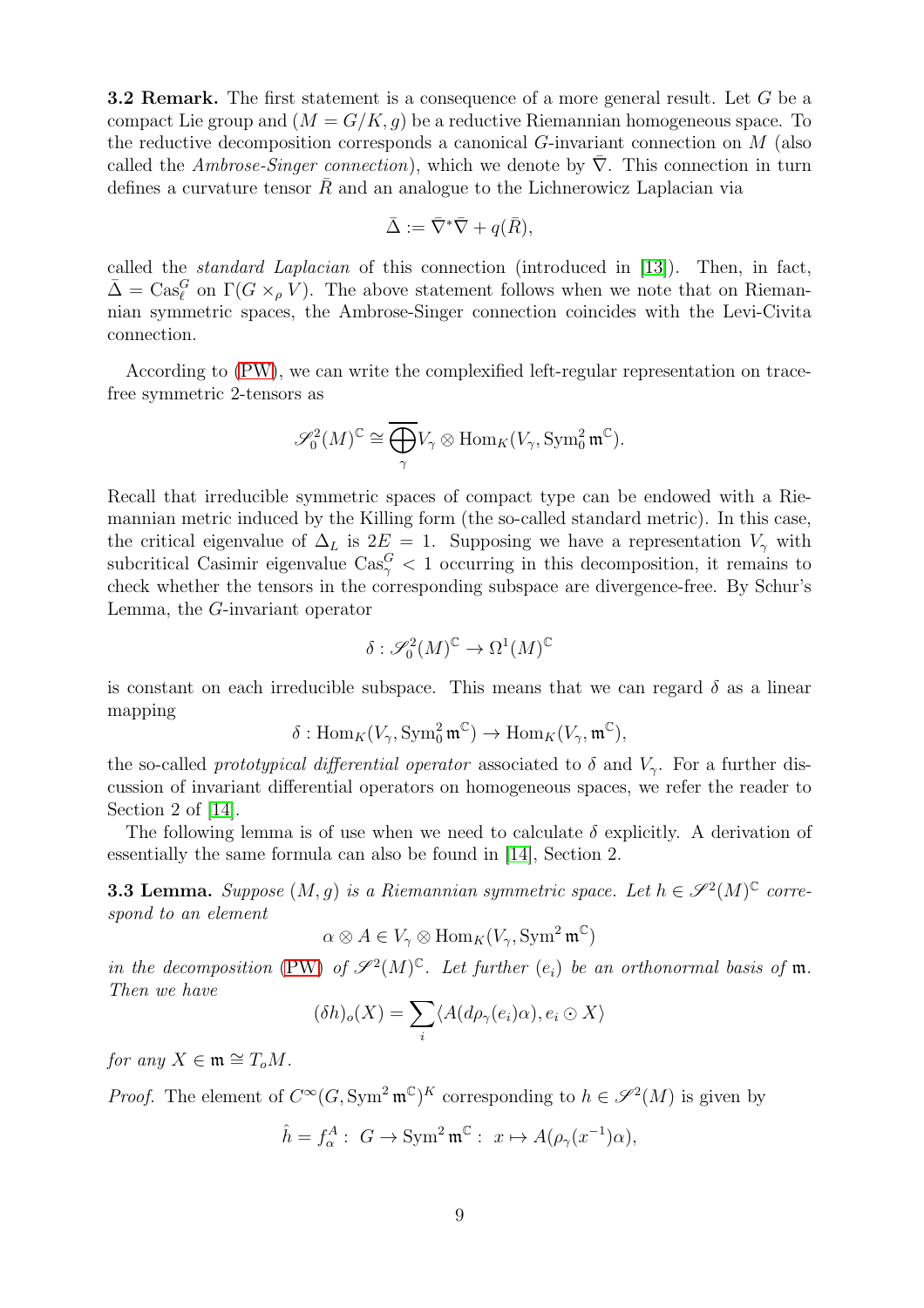where  $\rho_{\gamma}$  is the representation of G on  $V_{\gamma}$ . The covariant derivative of h at the base point may be expressed by

$$
(\nabla h)_o(X,Y) = \langle d\hat{h}_e, X \odot Y \rangle
$$

for  $X, Y \in \mathfrak{m} \cong T_oM$ , since  $\nabla$  coincides with the Ambrose-Singer connection on M as a reductive homogeneous space. This implies that

$$
(\delta h)_o(X) = -\sum_i e_i \mathcal{J}e_i h(X) = -\sum_i \nabla_{e_i} h(e_i, X) = -\sum_i \langle d\hat{h}(e_i), e_i \odot X \rangle
$$
  
= 
$$
-\sum_i \langle df^A_\alpha(e_i), e_i \odot X \rangle = \sum_i \langle A(d\rho_\gamma(e_i)\alpha), e_i \odot X \rangle.
$$

 $\Box$ 

## <span id="page-9-0"></span>4. tt-Eigenspaces of the Lichnerowicz Laplacian

We return to the general setting of a compact Einstein manifold  $(M, g)$ . Define

$$
\theta : \Omega^1(M) \to \mathscr{S}_0^2(M) : \ \alpha \mapsto \delta^* \alpha + \frac{2}{n} \delta \alpha \cdot g,
$$

so that  $\theta \alpha$  is precisely the trace-free part of  $\delta^* \alpha \in \mathscr{S}^2(M)$ . The kernel of this operator is (via the metric) isomorphic to the space of *conformal Killing fields* on  $(M, q)$ , that is, the space of vector fields  $X \in \mathfrak{X}(M)$  such that  $L_X g = fg$  for some  $f \in C^{\infty}(M)$ . We thus call  $\theta$  the *conformal Killing operator*.

The following lemma is a generalization of a proposition by Koiso [\[11,](#page-25-6) Prop. 3.3]. For the proof, we refer the reader to the Appendix.

<span id="page-9-1"></span>**4.1 Lemma.** Let  $(M, g)$  be a compact Einstein manifold of dimension  $n \geq 3$ . For any  $\lambda \in \mathbb{R}$ , the dimension of the eigenspace of  $\Delta_L$  to the eigenvalue  $\lambda$  on tt-tensors is given by

$$
\dim \ker(\Delta_L - \lambda)|_{\mathscr{S}_{\text{tt}}^2(M)} = \dim \ker(\Delta_L - \lambda)|_{\mathscr{S}_0^2(M)} - \dim \ker(\Delta - \lambda)|_{\Omega^1(M)} + \dim \left( \ker(\Delta - \lambda)|_{\Omega^1(M)} \cap \ker \theta \right).
$$

At first glance, the third term on the right hand side of the above formula does not look very amenable to computation. However, matters are made easier if we observe the following properties of (conformal) Killing vector fields on Einstein manifolds, both of which are proven in the Appendix.

<span id="page-9-2"></span>**4.2 Lemma.** On any compact Einstein manifold  $(M, q)$  not isometric to a standard round sphere, conformal Killing fields are actually Killing, that is,  $L_X g = f g$  for some  $f \in C^{\infty}(M)$  implies  $f = 0$ . Equivalently, ker  $\theta = \text{ker } \delta^*$  on  $\Omega^1(M)$ .

<span id="page-9-3"></span>4.3 Lemma. Any Killing field  $X \in \mathfrak{X}(M)$  on an Einstein manifold with Einstein constant E satisfies

$$
\Delta X^{\flat} = 2EX^{\flat}.
$$

Equivalently, ker  $\delta^* \subset \text{ker}(\Delta - 2E)$  on  $\Omega^1(M)$ .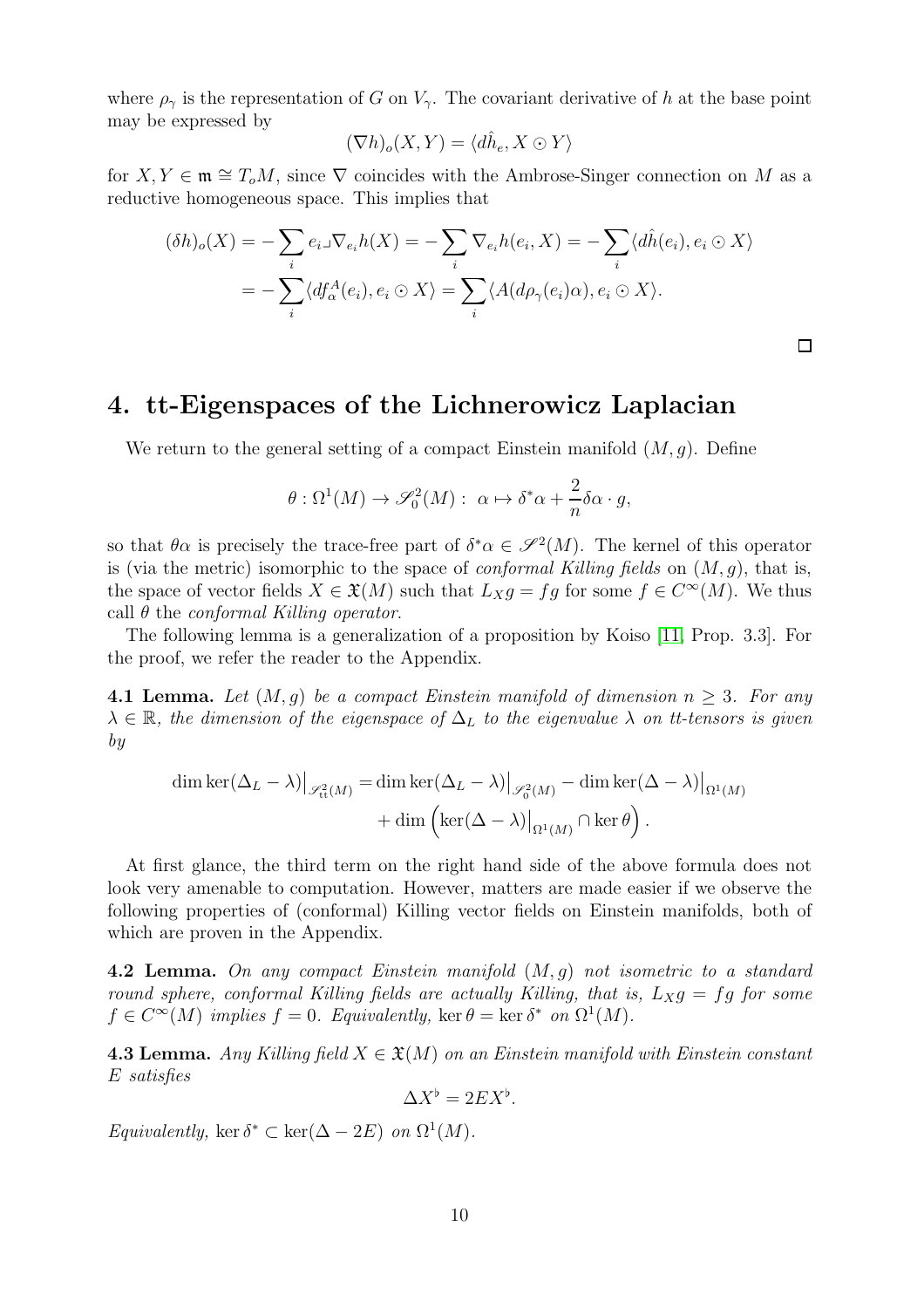If we assume that  $(M, q)$  is not isometric to a standard sphere, we can immediately conclude that the intersection  $\ker(\Delta - \lambda)|_{\Omega^1(M)} \cap \ker \theta$  is trivial if  $\lambda \neq 2E$ . By virtue of Lemma [4.1,](#page-9-1) we obtain the following.

<span id="page-10-1"></span>4.4 Corollary. Let  $(M, q)$  be a compact Einstein manifold that is not isometric to a standard round sphere, and let E be its Einstein constant. For any  $\lambda \neq 2E$ , the dimension of the eigenspace of  $\Delta_L$  to the eigenvalue  $\lambda$  on tt-tensors is given by

$$
\dim \ker(\Delta_L - \lambda)|_{\mathscr{S}_{\text{tt}}^2(M)} = \dim \ker(\Delta_L - \lambda)|_{\mathscr{S}_0^2(M)} - \dim \ker(\Delta - \lambda)|_{\Omega^1(M)}.
$$

**4.5 Remark.** If we set  $\lambda = 2E$  in Lemma [4.1](#page-9-1) and note that

$$
\ker(\Delta - 2E)|_{\Omega^1(M)} \cap \ker \theta = \ker \delta^*|_{\Omega^1(M)}
$$

(as Koiso did in his proof of [\[11,](#page-25-6) Prop. 3.3]), we recover the original formula for the critical eigenvalue

$$
\dim \ker(\Delta_L - 2E)|_{\mathscr{S}_{\text{tt}}^2(M)} = \dim \ker(\Delta_L - 2E)|_{\mathscr{S}_0^2(M)} - \dim \ker(\Delta - 2E)|_{\Omega^1(M)} + \dim \ker \delta^*|_{\Omega^1(M)}.
$$

4.6 Remark. Although the dimension formula of Lemma [4.1](#page-9-1) works on any compact Einstein manifold  $(M, q)$ , it is worth mentioning that if additionally,  $(M, q)$  carries the structure of a Riemannian homogeneous space  $M = G/K$ , the result can be refined in terms of irreducible representations of G. Namely, if  $V_{\gamma}$  is an irreducible representation of G, then the multiplicity of  $V_{\gamma}$  in the (complexified) left-regular representation on tt-tensors is given by

$$
\dim \text{Hom}_G(V_\gamma, \mathscr{S}_{\text{tt}}^2(M)^\mathbb{C}) = \dim \text{Hom}_K(V_\gamma, \text{Sym}^2_0 \mathfrak{m}^\mathbb{C}) - \dim \text{Hom}_K(V_\gamma, \mathfrak{m}^\mathbb{C})
$$
  
+ 
$$
\dim \text{Hom}_G(V_\gamma, (\ker \theta)^\mathbb{C}).
$$

As in the proof of Lemma [4.1,](#page-9-1) the dimension formula essentially arises from the short exact sequence

$$
0 \longrightarrow \ker \theta \stackrel{\subset}{\longrightarrow} \Omega^1(M) \stackrel{\theta}{\longrightarrow} \mathcal{S}_0^2(M) \stackrel{P}{\longrightarrow} \mathcal{S}_t^2(M) \longrightarrow 0
$$

and the fact that the Laplacian commutes with every arrow. In the homogeneous case, we note that we have a short exact sequence of G-representations and use Frobenius reciprocity to arrive at the statement.

### <span id="page-10-0"></span>5. The symmetric space  $SU(n)$

Throughout what follows, let  $n > 3$ . As a symmetric space,  $SU(n) = G/K$  where  $G = SU(n) \times SU(n)$  and  $K = SU(n)$  is diagonally embedded, i.e. via

$$
SU(n) \hookrightarrow SU(n) \times SU(n): k \mapsto (k, k).
$$

Let  $\mathfrak g$  and  $\mathfrak k$  denote the corresponding Lie algebras of G and K, respectively. We endow M with the standard metric q induced by the Killing form on  $\mathfrak{g}$ . Hence, M is Einstein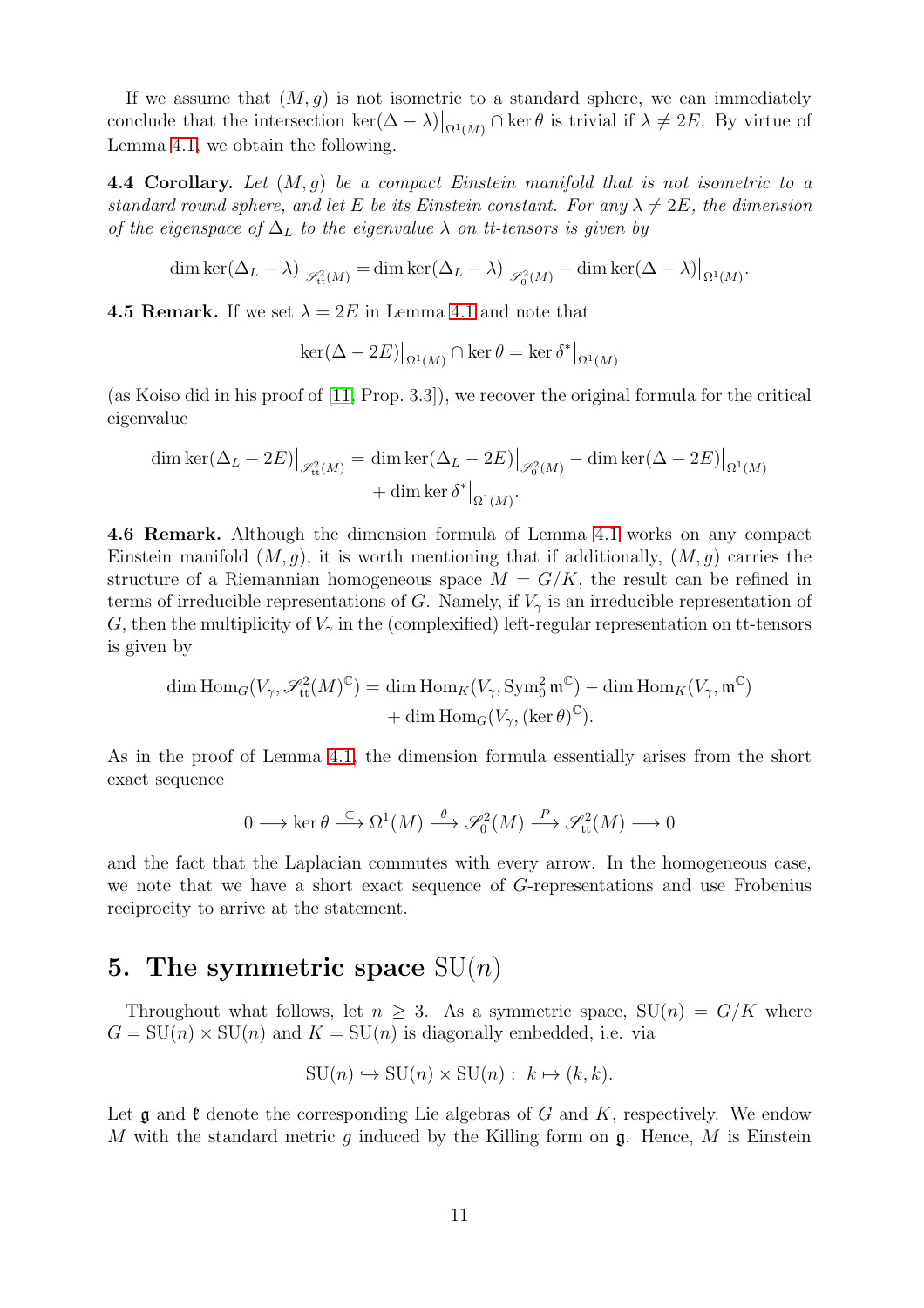with critical eigenvalue  $2E = 1$ . The reductive decomposition of g with respect to q is given by

$$
\mathfrak{g}=\tilde{\mathfrak{k}}\oplus \mathfrak{m},
$$

where

$$
\tilde{\mathfrak{k}} = \{ (X, X) \mid X \in \mathfrak{k} \},
$$
  

$$
\mathfrak{m} = \{ (X, -X) \mid X \in \mathfrak{k} \}.
$$

The K-representations  $\mathfrak{k}$ ,  $\tilde{\mathfrak{k}}$  and  $\mathfrak{m}$  are all equivalent. We denote by  $E = \mathbb{C}^n$  the standard representation of K.

<span id="page-11-0"></span>**5.1 Lemma.** Let  $V_{\gamma}$  be an irreducible complex representation of G with  $\text{Cas}_{\gamma}^G < 1$  and

 $\text{Hom}_K(V_\gamma, \text{Sym}^2_0 \mathfrak{k}^\mathbb{C}) \neq 0.$ 

Then  $V_{\gamma}$  is equivalent to one of the G-representations  $E \otimes E^*$  and  $E^* \otimes E$ . In fact,

dim  $\text{Hom}_K(V_\gamma, \text{Sym}^2_0 \mathfrak{k}^\mathbb{C}) = 1$ 

and the Casimir eigenvalue is  $\text{Cas}_{\gamma}^G = \frac{(n-1)(n+1)}{n^2}$ .

*Proof.* Let t be the torus of diagonal matrices in  $\mathfrak{k}$ . The dual  $\mathfrak{t}^*$  is generated by the weights  $\varepsilon_1, \ldots, \varepsilon_n$  of the defining representation E. Explicitly,

$$
\varepsilon_j(X) = X_j, \quad 1 \le j \le n
$$

for  $X = diag(iX_1, ..., iX_n) \in \mathfrak{t}$ . Note that  $\varepsilon_1 + ... + \varepsilon_n = 0$ .

Fix the ordering on roots and weights such that the simple roots of  $\mathfrak{k}$  are given by

$$
\varepsilon_j - \varepsilon_{j+1}, \quad 1 \le j \le n-1.
$$

The semigroup of dominant integral weights is then generated by the fundamental weights

$$
\omega_j = \sum_{k=1}^j \varepsilon_j, \quad 1 \le j \le n-1,
$$

cf.  $[6, §15.1]$ . The highest weights of representations of K, i.e. all the dominant integral weights, are precisely the linear combinations

$$
\gamma = \sum_{r=1}^{n-1} a_r \omega_r
$$

with coefficients  $a_r \in \mathbb{N}_0$ . The fundamental weights themselves correspond to the representations

$$
V_{\omega_r} = \Lambda^r E \cong \Lambda^{n-r} E^*.
$$

Let  $\gamma, \gamma' \in \mathfrak{t}^*$  be two dominant integral weights. In particular, they satisfy

$$
\langle \gamma, \gamma' \rangle_{\mathfrak{t}^*} \ge 0.
$$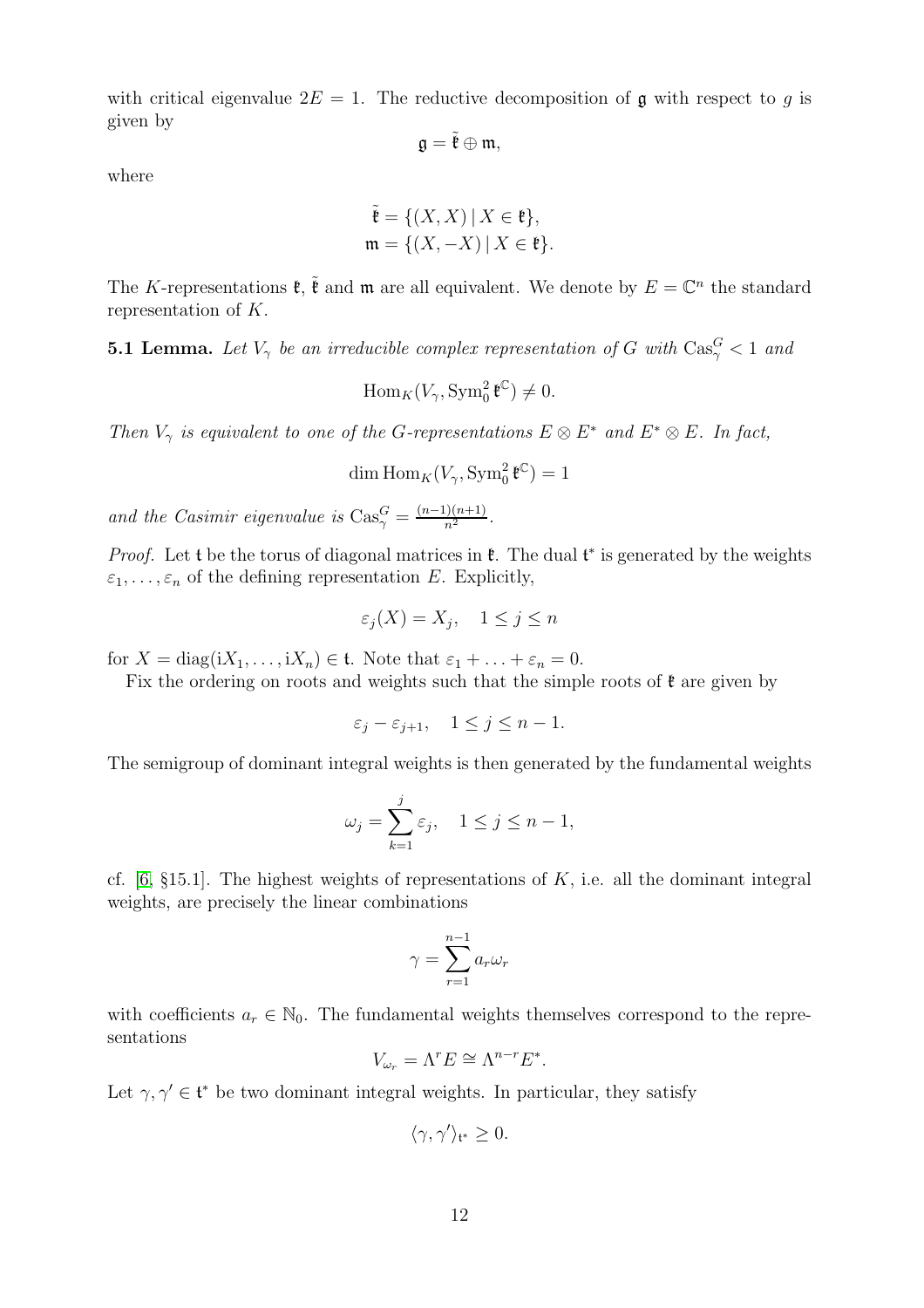Using Freudenthal's formula for the Casimir operator  $\text{Cas}_{\gamma}^K$  of a K-representation  $V_{\gamma}$ , this implies the estimate

$$
\begin{split} \text{Cas}_{\gamma+\gamma'}^{K} &= \langle \gamma+\gamma'+2\delta_{\mathfrak{k}}, \gamma+\gamma' \rangle_{\mathfrak{t}^*} = \langle \gamma+2\delta_{\mathfrak{k}}, \gamma \rangle_{\mathfrak{t}^*} + 2\langle \gamma, \gamma' \rangle_{\mathfrak{t}^*} + \langle \gamma'+2\delta_{\mathfrak{k}}, \gamma' \rangle_{\mathfrak{t}^*} \\ &\geq \langle \gamma+2\delta_{\mathfrak{k}}, \gamma \rangle_{\mathfrak{t}^*} + \langle \gamma'+2\delta_{\mathfrak{k}}, \gamma' \rangle_{\mathfrak{t}^*} = \text{Cas}_{\gamma}^{K} + \text{Cas}_{\gamma'}^{K} .\end{split}
$$

In particular, we obtain

<span id="page-12-0"></span>
$$
\text{Cas}_{\gamma}^K \ge \sum_r a_r \text{Cas}_{\omega_r}^K \tag{*}
$$

for  $\gamma = \sum_{r=1}^{n-1} a_r \omega_r$ .

The Casimir eigenvalues of the fundamental representations are given as

$$
Cos_{\omega_r}^K = \frac{(n+1)r(n-r)}{2n^2}
$$

for  $r = 1, \ldots, n - 1$ . Note that this expression is symmetric around  $r = \frac{n}{2}$  $\frac{n}{2}$  and strictly increasing for  $r \leq \frac{n}{2}$  $\frac{n}{2}$ . Furthermore, we can compute that

$$
Cas_{\omega_1}^K = \frac{(n+1)(n-1)}{2n^2} < 1,
$$
\n
$$
Cas_{\omega_2}^K = \frac{(n+1)(n-2)}{n^2} < 1,
$$
\n
$$
Cas_{\omega_3}^K = \begin{cases} \frac{7}{8} < 1, & n = 6, \\ \frac{48}{49} < 1, & n = 7, \\ \frac{3(n+1)(n-3)}{2n^2} > 1, & n \ge 8, \\ \cos_{\omega_1}^K + Cas_{\omega_2}^K > 1, & n \ge 4, \\ \cos_{\omega_1+\omega_{n-1}}^K = 1, & \end{cases}
$$

cf. table on p. 15 of [\[14\]](#page-25-4). Combining the above with inequality ([∗](#page-12-0)), we can deduce that if  $\gamma$  is a highest weight with  $\text{Cas}_{\gamma}^K < 1$ , then necessarily

$$
\gamma \in \{0, \omega_1, \omega_{n-1}, \omega_2, \omega_{n-2}, \underbrace{\omega_3, \omega_{n-3}}_{\text{if } n=6,7}\}.
$$

These dominant integral weights are, respectively, highest weights of the representations  $\mathbb{C}, E, E^*, \Lambda^2 E, \Lambda^2 E^*, \Lambda^3 E, \Lambda^3 E^*$  of K.

The irreducible representations of  $G = K \times K$  are precisely the tensor products of irreducible representations of K. Let  $\gamma$ ,  $\gamma'$  be highest weights of K-representations such that

$$
Cas^G_{(\gamma,\gamma')} = Cas^K_\gamma + Cas^K_{\gamma'} < 1
$$

holds. Assuming that  $\gamma, \gamma' \neq 0$ , we conclude that  $\gamma, \gamma' \in {\{\omega_1, \omega_{n-1}\}}$ . This yields the four pairwise inequivalent G-representations  $E \otimes E$ ,  $E \otimes E^*$ ,  $E^* \otimes E$  and  $E^* \otimes E^*$ . Furthermore, in the case of  $\gamma = 0$  or  $\gamma' = 0$  we obtain the representations of K that were listed above, composed with the projection onto one factor,

$$
G \to K: (k_1, k_2) \mapsto k_1 \quad \text{or} \quad (k_1, k_2) \mapsto k_2,
$$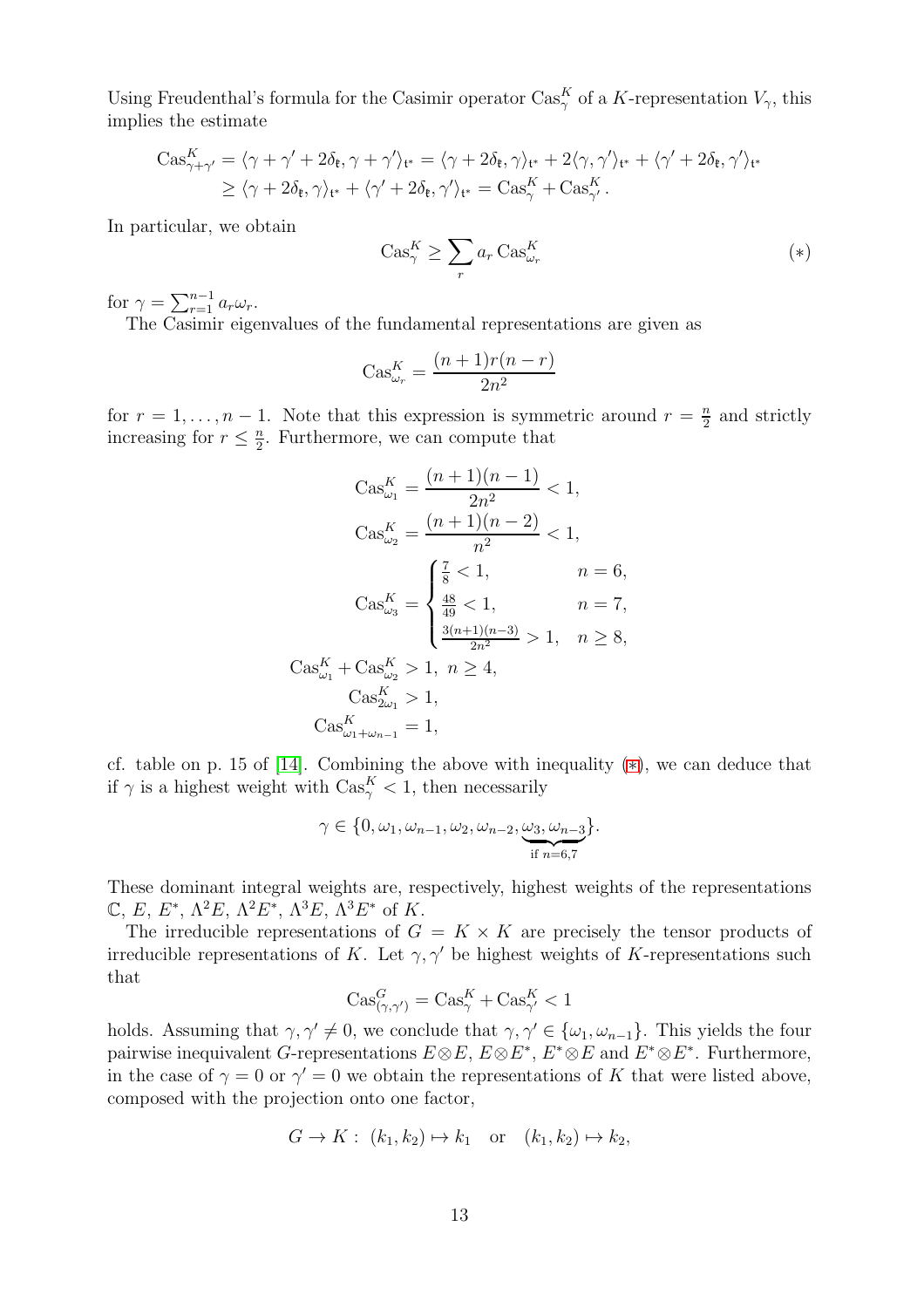respectively. By restricting the mentioned  $G$ -representations to  $K$  via the embedding

$$
K \to G: k \mapsto (k, k),
$$

we again obtain the irreducible K-representations C, E,  $E^*$ ,  $\Lambda^2 E$ ,  $\Lambda^2 E^*$ ,  $\Lambda^3 E$ ,  $\Lambda^3 E^*$  as well as the tensor product representations  $E \otimes E$ ,  $E \otimes E^*$  and  $E^* \otimes E^*$ . The latter are not irreducible, but decompose into irreducible summands as follows:

$$
E \otimes E = \text{Sym}^2 E \oplus \Lambda^2 E,
$$
  
\n
$$
E \otimes E^* = E \otimes_0 E^* \oplus \mathbb{C},
$$
  
\n
$$
E^* \otimes E^* = \text{Sym}^2 E^* \oplus \Lambda^2 E^*.
$$

Here  $E \otimes_0 E^*$  is the set of trace-free elements of  $E \otimes E^*$  when regarded as  $n \times n$ -matrices over  $\mathbb C$ . As a representation of K, we have

$$
E \otimes_0 E^* \cong V_{\omega_1 + \omega_{n-1}} \cong \mathfrak{k}^{\mathbb{C}}.
$$

The K-representation  $\text{Sym}^2 \mathfrak{k}^{\mathbb{C}} \cong \text{Sym}^2(E \otimes_0 E^*)$  appears on one hand as a summand of

$$
\text{Sym}^2(E \otimes E^*) \cong \text{Sym}^2(E \otimes_0 E^* \oplus \mathbb{C}) \cong \text{Sym}^2(E \otimes_0 E^*) \oplus E \otimes_0 E^* \oplus \mathbb{C}.
$$

On the other hand, the symmetric power of the tensor product is given by  $4$ 

$$
\text{Sym}^2(E \otimes E^*) \cong \text{Sym}^2 E \otimes \text{Sym}^2 E^* \oplus \Lambda^2 E \otimes \Lambda^2 E^*.
$$

The tensor products  $\text{Sym}^2 E \otimes \text{Sym}^2 E^*$  and  $\Lambda^2 E \otimes \Lambda^2 E^*$  can in turn be decomposed into

$$
\text{Sym}^2 E \otimes \text{Sym}^2 E^* \cong V_{2\omega_1 + 2\omega_{n-1}} \oplus V_{\omega_1 + \omega_{n-1}} \oplus \mathbb{C},
$$
  

$$
\Lambda^2 E \otimes \Lambda^2 E^* \cong \begin{cases} E^* \otimes E \cong V_{\omega_1 + \omega_{n-1}} \oplus \mathbb{C}, & n = 3, \\ V_{\omega_2 + \omega_{n-2}} \oplus V_{\omega_1 + \omega_{n-1}} \oplus \mathbb{C}, & n \ge 4. \end{cases}
$$

By comparing summands, we see that

$$
\text{Sym}^2(E \otimes_0 E^*) \cong V_{2\omega_1 + 2\omega_{n-1}} \oplus \underbrace{V_{\omega_2 + \omega_{n-2}}}_{\text{if } n \ge 4} \oplus E \otimes_0 E^* \oplus \mathbb{C}.
$$

Hence, the trace-free part is given by

$$
\mathrm{Sym}^{2}_{0}(E \otimes_{0} E^{*}) \cong V_{2\omega_{1}+2\omega_{n-1}} \oplus \underbrace{V_{\omega_{2}+\omega_{n-2}}}_{\text{if } n \geq 4} \oplus E \otimes_{0} E^{*}.
$$

Now that we have decomposed the relevant representations into irreducible summands, we recognize that  $E \otimes E^*$  and  $E^* \otimes E$  are the only two of the specified subcritical representations of G that, after restriction to K, have a common summand with  $\text{Sym}_0^2 \, \mathfrak{k}^{\mathbb{C}}$ . In each case, the summand in question  $E \otimes_0 E^* \cong \mathfrak{k}^{\mathbb{C}}$  appears with multiplicity 1; hence we have

$$
\dim \operatorname{Hom}_K(E \otimes E^*, \operatorname{Sym}_0^2 \mathfrak{k}^{\mathbb{C}}) = \dim \operatorname{Hom}_K(E^* \otimes E, \operatorname{Sym}_0^2 \mathfrak{k}^{\mathbb{C}}) = 1.
$$

Moreover, both G-representations exhibit the same Casimir eigenvalue

$$
Cas_{(\omega_1,\omega_{n-1})}^G = Cas_{(\omega_{n-1},\omega_1)}^G = Cas_{\omega_1}^K + Cas_{\omega_{n-1}}^K = \frac{(n-1)(n+1)}{n^2}.
$$

<span id="page-13-0"></span><sup>4</sup>This is a consequence of, for example, the formula  $\text{Sym}^d(V \otimes W) = \bigoplus \mathbb{S}_\lambda(V) \otimes \mathbb{S}_\lambda(W)$  in [\[6,](#page-25-11) Ex. 6.11].

 $\Box$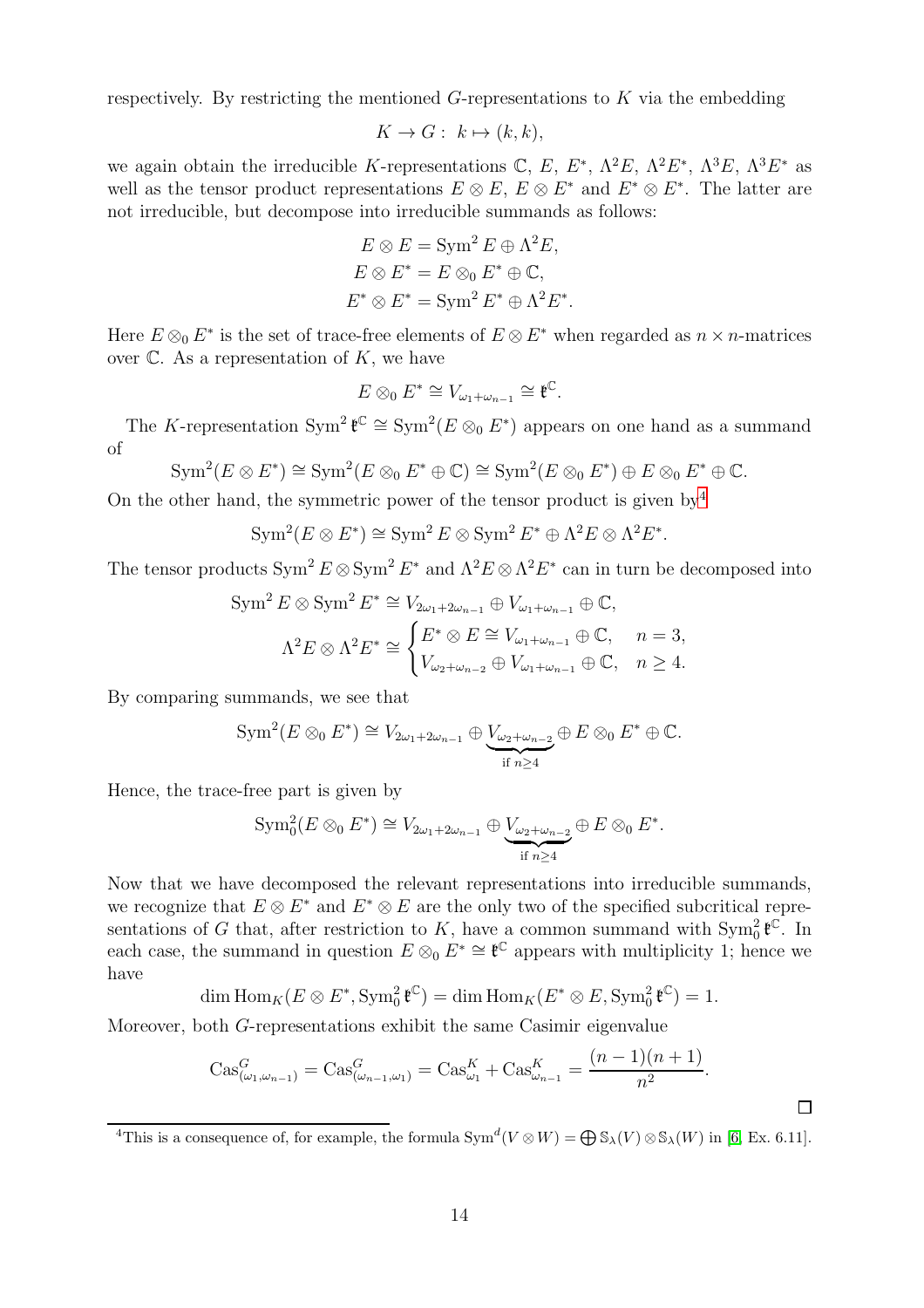According to Lemma [5.1,](#page-11-0) the only representations of  $G$  (up to equivalence) with sub-critical Casimir eigenvalue that occur in decomposition [\(PW\)](#page-6-2) of  $\mathscr{S}_0^2(M)^\mathbb{C}$  are  $E \otimes E^*$  and  $E^* \otimes E$ , and we have

dim  $\mathrm{Hom}_K(E \otimes E^*, \mathrm{Sym}^2_0 \, \mathfrak{m}^\mathbb{C}) = \dim \mathrm{Hom}_K(E^* \otimes E, \mathrm{Sym}^2_0 \, \mathfrak{m}^\mathbb{C}) = 1$ 

(recall that  $m \approx \ell$ ), i.e. the summand occurs with multiplicity 1. It remains to check whether the tensors in the corresponding subspaces are divergence-free. Since

$$
E\otimes E^*\cong \mathfrak{k}^{\mathbb{C}}\oplus \mathbb{C}
$$

as a representation of  $K$ , we have

$$
\dim \operatorname{Hom}_K(E \otimes E^*, \mathfrak{m}^{\mathbb{C}}) = \dim \operatorname{Hom}_K(E^* \otimes E, \mathfrak{m}^{\mathbb{C}}) = 1,
$$

meaning that both summands also occur in the left-regular representation  $\Omega^1(M)$  with the same multiplicity. It now follows from Corollary [4.4](#page-10-1) that

$$
\dim \ker(\Delta_L - \lambda) \big|_{\mathscr{S}_{\textrm{tt}}^2(M)} = 0
$$

for  $\lambda = \frac{(n-1)(n+1)}{n^2}$  $\frac{\partial(n+1)}{n^2}$ . Since this is the only subcritical eigenvalue on  $\mathscr{S}_0^2(M)$ , we have shown the following.

<span id="page-14-1"></span>**5.2 Proposition.** The symmetric space  $SU(n)$  is linearly stable.

# <span id="page-14-0"></span>6. The symmetric space  $E_6/F_4$

Let  $(\mathfrak{H}, \circ)$  be the Albert algebra, where  $\mathfrak{H}$  is the set of Hermitian  $3 \times 3$ -matrices over the octonions, i.e.

$$
\mathfrak{H}:=\left\{\begin{pmatrix}a&x&\bar{y}\\ \bar{x}&b&z\\y&\bar{z}&c\end{pmatrix}\Bigg| a,b,c\in\mathbb{R},\ x,y,z\in\mathbb{O}\right\},\
$$

and with Jordan multiplication defined by

$$
X \circ Y := \frac{1}{2}(XY + YX).
$$

The exceptional Lie group  $E_6$  can be realized as

 $E_6 := \{ \alpha \in \text{Aut}_{\mathbb{C}} \, \mathfrak{H}^{\mathbb{C}} \mid \alpha \text{ preserves determinant and inner product} \},\$ 

while  $F_4$  is defined as the set of algebra automorphisms

$$
F_4:=\mathrm{Aut}(\mathfrak{H},\circ).
$$

By complex-linearly extending linear automorphisms of  $\mathfrak{H}$ , one obtains the inclusion  $\mathrm{Aut}_{\mathbb{R}}\mathfrak{H} \subset \mathrm{Aut}_{\mathbb{C}}\mathfrak{H}^{\mathbb{C}}$ . In this sense, we have  $F_4 \subset E_6$ . In fact,

$$
F_4=E_6\cap {\rm Aut}_{\mathbb R}{\mathfrak H}.
$$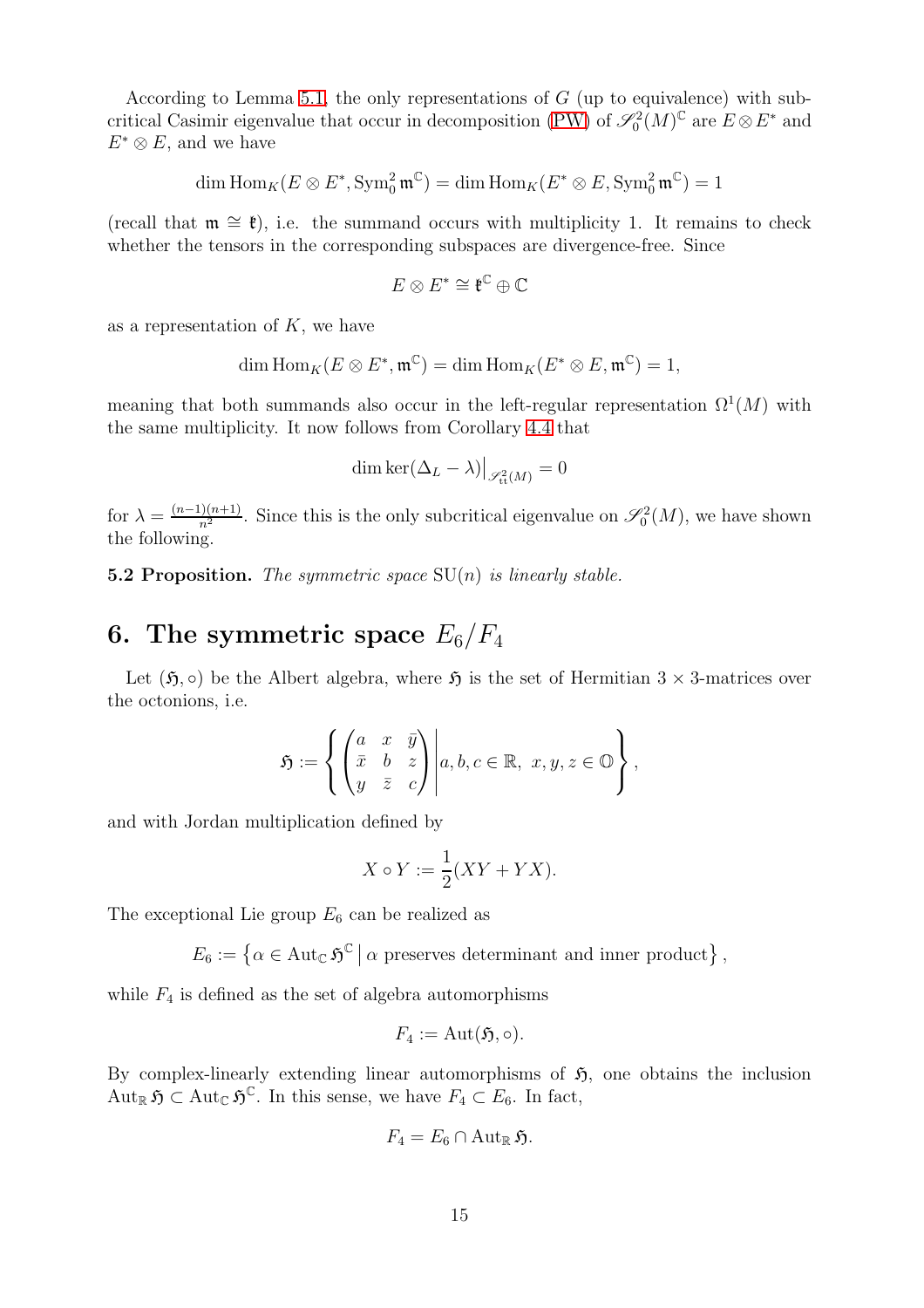As a representation of  $E_6$ ,  $\mathfrak{H}^{\mathbb{C}}$  is irreducible. As an  $F_4$ -representation,  $\mathfrak{H}$  decomposes into the irreducible summands

$$
\mathfrak{H}\cong\mathfrak{H}_0\oplus\mathbb{R},
$$

where  $\mathfrak{H}_0$  is the set of trace-free elements of  $\mathfrak{H}$ . An invariant inner product on  $\mathfrak{H}$  is defined by

$$
\langle A, B \rangle := \text{tr}(A \circ B)
$$

for  $A, B \in \mathfrak{H}$ . An orthogonal basis of  $\mathfrak{H}$  (cf. Section 2.1 of [\[16\]](#page-25-13)) is given by the matrices

$$
E_1 := \begin{pmatrix} 1 & 0 & 0 \\ 0 & 0 & 0 \\ 0 & 0 & 0 \end{pmatrix}, \quad E_2 := \begin{pmatrix} 0 & 0 & 0 \\ 0 & 1 & 0 \\ 0 & 0 & 0 \end{pmatrix}, \quad E_3 := \begin{pmatrix} 0 & 0 & 0 \\ 0 & 0 & 0 \\ 0 & 0 & 1 \end{pmatrix},
$$

$$
F_1(x) := \begin{pmatrix} 0 & 0 & 0 \\ 0 & 0 & x \\ 0 & \bar{x} & 0 \end{pmatrix}, \quad F_2(x) := \begin{pmatrix} 0 & 0 & \bar{x} \\ 0 & 0 & 0 \\ x & 0 & 0 \end{pmatrix}, \quad F_3(x) := \begin{pmatrix} 0 & x & 0 \\ \bar{x} & 0 & 0 \\ 0 & 0 & 0 \end{pmatrix},
$$

where x runs through the standard basis of  $\mathbb{O}$  as a real vector space.

In this section, we consider the Riemannian symmetric space  $M = E_6/F_4$  equipped with the standard metric (hence with critical eigenvalue  $2E = 1$ ). The reductive decomposition of  $\mathfrak{e}_6$  with respect to the standard metric is given by

$$
\mathfrak{e}_6=\mathfrak{f}_4\oplus\mathfrak{m},
$$

where  $\mathfrak{m} \cong \mathfrak{H}_0$  as a representation of  $F_4$ .

<span id="page-15-0"></span>**6.1 Lemma.** Let  $V_{\gamma}$  be an irreducible complex representation of  $E_6$  with  $\text{Cas}_{\gamma}^{E_6} < 1$  and

$$
\operatorname{Hom}_{F_4}(V_{\gamma}, \operatorname{Sym}^2_0 \mathfrak{H}^{\mathbb{C}}_0) \neq 0.
$$

Then  $V_{\gamma}$  is equivalent to one of the E<sub>6</sub>-representations  $\mathfrak{H}^{\mathbb{C}}$  and  $\overline{\mathfrak{H}^{\mathbb{C}}}$ . In fact,

$$
\dim\mathrm{Hom}_{F_4}(\mathfrak{H}^{\mathbb{C}}, \mathrm{Sym}^2_0\mathfrak{H}^{\mathbb{C}}_0)=\dim\mathrm{Hom}_{F_4}(\overline{\mathfrak{H}^{\mathbb{C}}}, \mathrm{Sym}^2_0\mathfrak{H}^{\mathbb{C}}_0)=1,
$$

and the Casimir eigenvalue is  $\text{Cas}_{\gamma}^G = \frac{13}{18}$ .

Proof. We abstain from specifying a particular choice of simple root system and fundamental weights for  $E_6$  and  $F_4$ , since we are merely interested in the corresponding fundamental representations of the respective Lie group. Following the enumerative convention of Bourbaki (as used by the software package LiE), if we denote the fundamental weights of  $E_6$  by  $\omega_1, \ldots, \omega_6$  and of  $F_4$  by  $\eta_1, \ldots, \eta_4$ , then the associated representations are identified as

$$
\begin{aligned} V_{\omega_1} &= \mathbf{27} \cong \mathfrak{H}^{\mathbb{C}}, & V_{\omega_2} &= \mathbf{78} \cong \mathfrak{e}_6^{\mathbb{C}}, & V_{\omega_3} &= \mathbf{351} \cong \Lambda^2 \mathfrak{H}^{\mathbb{C}}, \\ V_{\omega_4} &= \mathbf{2925} \cong \Lambda^3 \mathfrak{H}^{\mathbb{C}}, & V_{\omega_5} &= \overline{\mathbf{351}} \cong \Lambda^2 \overline{\mathfrak{H}^{\mathbb{C}}}, & V_{\omega_6} &= \overline{\mathbf{27}} \cong \overline{\mathfrak{H}^{\mathbb{C}}}, \\ V_{\eta_1} &= \mathbf{52} \cong \mathfrak{f}_4^{\mathbb{C}}, & V_{\eta_2} &= \mathbf{1274}, & V_{\eta_3} &= \mathbf{273}, & V_{\eta_4} &= \mathbf{26} \cong \mathfrak{H}_0^{\mathbb{C}}, \end{aligned}
$$

where the number indicates the dimension.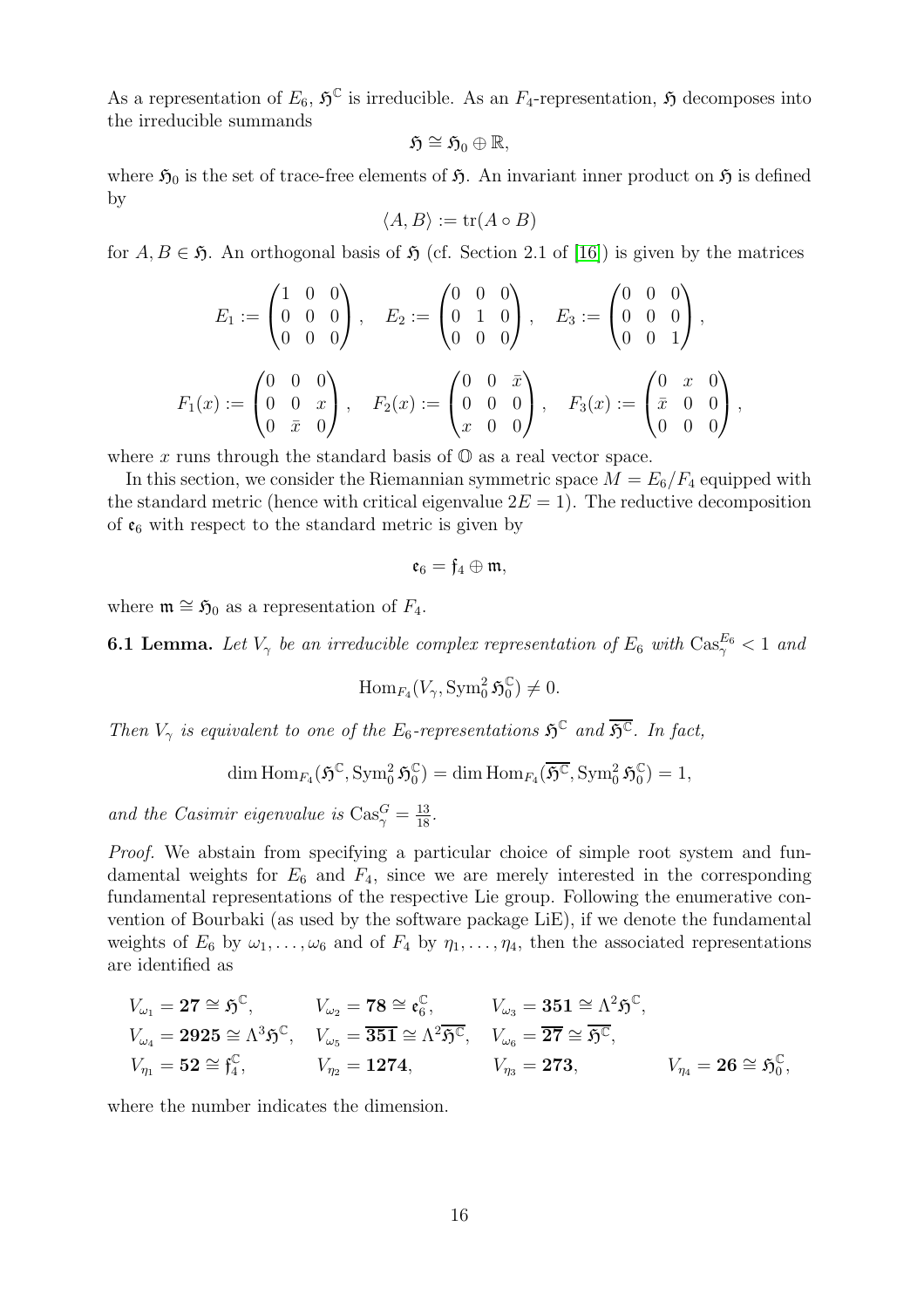As in the proof of Lemma [5.1,](#page-11-0) we have the estimate

$$
\operatorname{Cas}^{E_6}_{\gamma} \ge \sum_{r=1}^6 a_r \operatorname{Cas}^{E_6}_{\omega_r}
$$

for any representation  $V_{\gamma}$  of  $E_6$  with highest weight

$$
\gamma = \sum_{r=1}^{6} a_r \omega_r.
$$

Among the fundamental representations, only the Casimir eigenvalues

$$
Cas_{\omega_1}^{E_6} = Cas_{\omega_6}^{E_6} = \frac{13}{18}
$$

are smaller than 1 (see table on p. 16 of [\[14\]](#page-25-4)). Since  $\frac{13}{18} + \frac{13}{18} > 1$ , it follows that only the representations to the highest weights  $\mathbb{C}, \mathfrak{H}^{\mathbb{C}}, \overline{\mathfrak{H}^{\mathbb{C}}}$  come into question.

Consider now the  $F_4$ -representation  $\mathfrak{H}_0^{\mathbb{C}}$  $\mathcal{C}_0 \cong V_{\eta_4}$ . We obtain<sup>[5](#page-16-0)</sup> the decomposition

$$
\operatorname{Sym}^2 V_{\eta_4} \cong V_{2\eta_4} \oplus V_{\eta_4} \oplus \mathbb{C}
$$

into irreducible summands, hence

$$
\operatorname{Sym}_0^2 {\mathfrak H}_0^{\mathbb C} \cong V_{2\eta_4} \oplus {\mathfrak H}_0^{\mathbb C}.
$$

Furthermore, we have

$$
\mathfrak{H}^{\mathbb{C}}\cong\overline{\mathfrak{H}^{\mathbb{C}}}\cong\mathfrak{H}^{\mathbb{C}}_0\oplus\mathbb{C}
$$

as a representation of  $F_4$ . The assertion follows by comparison of summands.

Lemma [6.1](#page-15-0) now tells us that the representations of  $E_6$  with subcritical Casimir eigen-value that occur in decomposition [\(PW\)](#page-6-2) of  $\mathscr{S}_0^2(M)^\mathbb{C}$  are precisely  $\mathfrak{H}^\mathbb{C}$  and  $\overline{\mathfrak{H}^\mathbb{C}}$ , both with multiplicity 1, i.e.

$$
\dim\mathrm{Hom}_{\mathit{F}_4}(\mathfrak{H}^{\mathbb{C}}, \mathrm{Sym}^2_0\,\mathfrak{m}^{\mathbb{C}}) = \dim\mathrm{Hom}_{\mathit{F}_4}(\overline{\mathfrak{H}^{\mathbb{C}}}, \mathrm{Sym}^2_0\,\mathfrak{m}^{\mathbb{C}}) = 1,
$$

since  $\mathfrak{m} \cong \mathfrak{H}_0$ . Again, we have to check whether the tensors in the corresponding subspace are divergence-free. It follows from the decomposition  $\mathfrak{H} = \mathfrak{H}_0 \oplus \mathbb{R}$  as a representation of  $F_4$  that

$$
\dim \mathrm{Hom}_{F_4}(\mathfrak{H}^{\mathbb{C}},\mathfrak{m}^{\mathbb{C}})=\dim \mathrm{Hom}_{F_4}(\overline{\mathfrak{H}^{\mathbb{C}}},\mathfrak{m}^{\mathbb{C}})=1,
$$

so as in the previous section, the summand has the same multiplicity in the left-regular representation  $\Omega^1(M)$ . Again, it follows from Corollary [4.4](#page-10-1) that

$$
\dim \ker(\Delta_L - \lambda) \big|_{\mathscr{S}_{\textrm{tt}}^2(M)} = 0
$$

for  $\lambda = \frac{13}{18}$ , and since this is the only subcritical eigenvalue on  $\mathscr{S}_0^2(M)$ , we have shown the following, which, together with Prop. [5.2,](#page-14-1) finishes the proof of the main theorem.

<span id="page-16-1"></span>**6.2 Proposition.** The symmetric space  $E_6/F_4$  is linearly stable.

 $\Box$ 

<span id="page-16-0"></span><sup>&</sup>lt;sup>5</sup>This has been verified through use of the software package LiE v2.1. See, for example, [http://young.sp2mi.univ-poitiers.fr/cgi-bin/form-prep/marc/sym-alt.](http://young.sp2mi.univ-poitiers.fr/cgi-bin/form-prep/marc/sym-alt.act?x1=0&x2=0&x3=0&x4=1&power=2&kind=sym&rank=4&group=F4) [act?x1=0&x2=0&x3=0&x4=1&power=2&kind=sym&rank=4&group=F4](http://young.sp2mi.univ-poitiers.fr/cgi-bin/form-prep/marc/sym-alt.act?x1=0&x2=0&x3=0&x4=1&power=2&kind=sym&rank=4&group=F4) or enter the command sym tensor(2,[0,0,0,1],F4) into the LiE shell.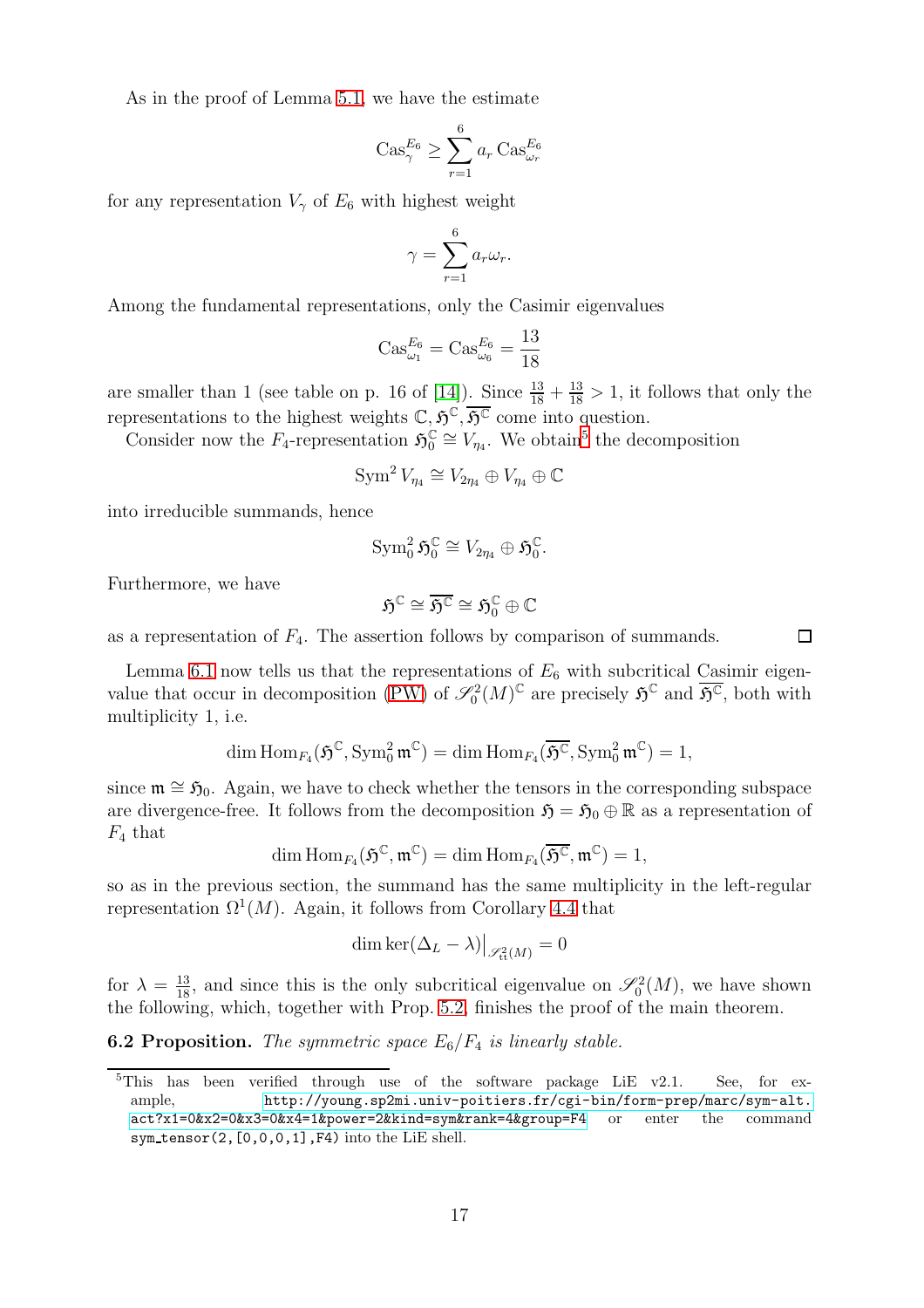### A. Appendix

#### A.1. Proofs of general statements

Proof of Lemma [4.1.](#page-9-1) The following is a slightly generalized version of the proof of a result by N. Koiso [\[11,](#page-25-6) Prop. 3.3]. We first note that

$$
(\delta \alpha \cdot g, h)_g = \int_M \delta \alpha \langle g, h \rangle_g \operatorname{vol}_g = \frac{1}{2} (\delta \alpha, \operatorname{tr}_g h)_g = \frac{1}{2} (\alpha, d \operatorname{tr}_g h)_g
$$

for  $\alpha \in \Omega^1(M)$ ,  $h \in \mathscr{S}^2(M)$ , so the formal adjoint of  $\theta$  is given by

$$
\theta^* : \mathcal{S}_0^2(M) \to \Omega^1(M) : h \mapsto \delta h + \frac{1}{n} d \operatorname{tr}_g h.
$$

We show that  $\theta$  is overdetermined elliptic. The principal symbol of  $\theta$  is

$$
\sigma_{\xi}(\theta)\alpha = \sigma_{\xi}(\delta^*)\alpha + \frac{2}{n}\sigma_{\xi}(\delta)\alpha \cdot g = \xi \odot \alpha - \frac{2}{n}\langle \xi, \alpha \rangle_{g}g
$$

for  $\xi, \alpha \in T_p^*M$ . If  $\xi \neq 0$ , then  $\sigma_{\xi}(\theta)$  is injective: Suppose  $\sigma_{\xi}(\theta)\alpha = 0$ . Then

$$
\xi \odot \alpha = \frac{2}{n} \langle \xi, \alpha \rangle_{g} g.
$$

Take an orthonormal basis  $(e_i)$  with respect to g of  $T_pM$  and write

$$
\xi = \sum_{i} \xi_i e_i^{\flat}, \ \alpha = \sum_{i} \alpha_i e_i^{\flat}.
$$

For  $i, j = 1, \ldots, n$ , it follows that

$$
\xi_i \alpha_j + \xi_j \alpha_i = \frac{2}{n} \langle \xi, \alpha \rangle_g \delta_{ij}
$$

and so  $\xi_i \alpha_j = -\xi_j \alpha_i$  if  $i \neq j$ , as well as  $\xi_i \alpha_i = \xi_j \alpha_j$  for any  $i, j$ . Then

$$
\xi_i^2 \alpha_j = -\xi_i \alpha_i \xi_j = -\xi_j^2 \alpha_j.
$$

If  $\alpha_j \neq 0$ , this would imply that  $\xi_i^2 + \xi_j^2 = 0$  and so  $\xi_i = \xi_j = 0$ , which contradicts the assumption that  $\xi \neq 0$ . Overall, we conclude that  $\alpha = 0$  and thus the injectivity is proven.

From ellipticity, we obtain the orthogonal decomposition

$$
\mathscr{S}_0^2(M) = \operatorname{im} \theta \oplus \ker \theta^*.
$$

Let  $h \in \text{ker}(\Delta_L - \lambda) \big|_{\mathscr{S}_0^2(M)}$ . According to the above decomposition, we can write h as

$$
h = \theta \alpha + \psi
$$

where  $\theta^* \psi = 0$ . Then also,

$$
\delta\psi = \theta^*\psi - \frac{1}{n}d\operatorname{tr}_g\psi = 0.
$$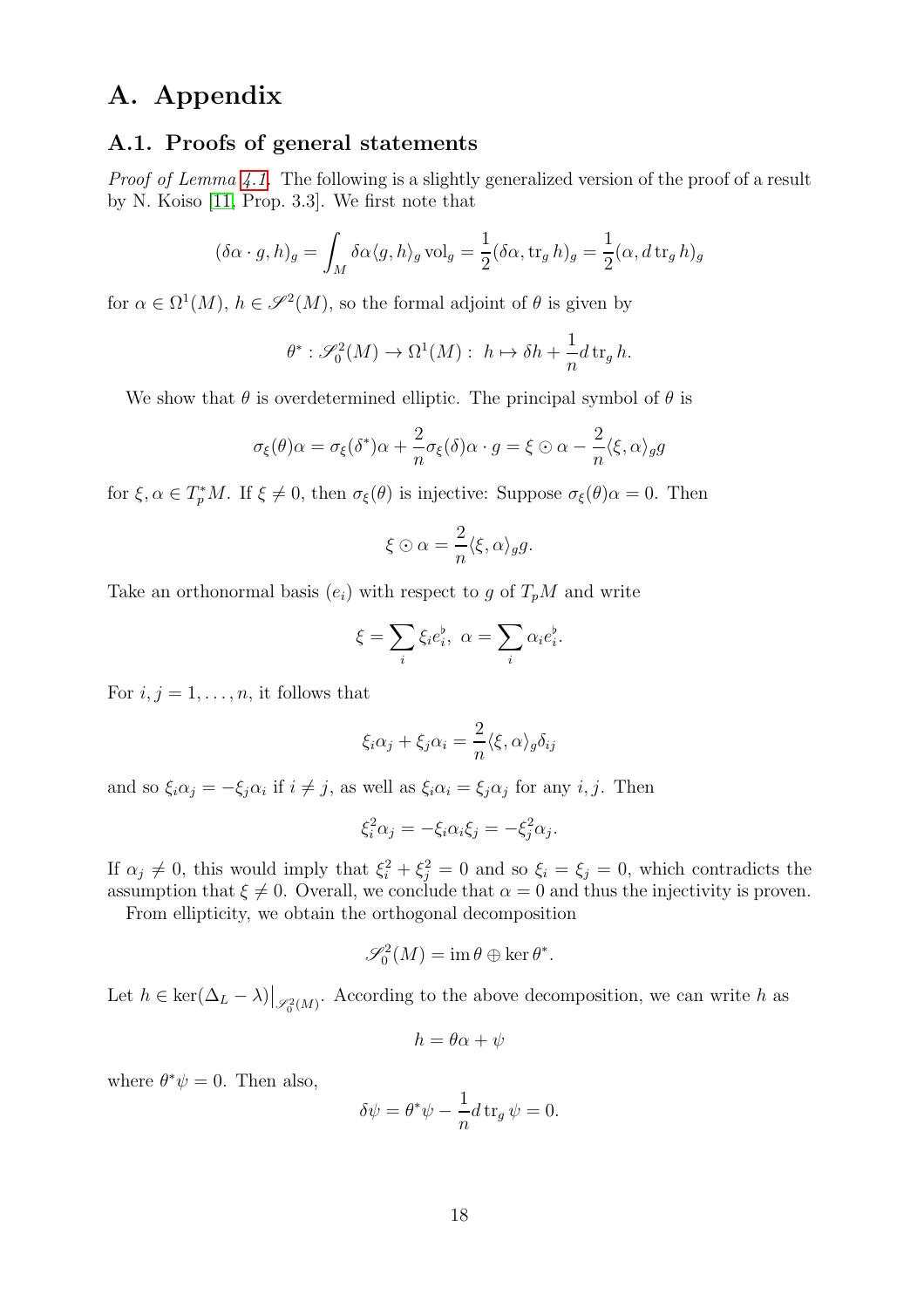Since  $(M, g)$  is Einstein,  $\Delta_L$  commutes with  $\delta$  on  $\mathscr{S}^2(M)$  and with  $\delta^*$  on  $\Omega^1(M)$  [\[9,](#page-25-14) 10.7/10.8]. Furthermore  $\Delta_L(fg) = (\Delta f)g$  for any  $f \in C^{\infty}(M)$ . We conclude that  $\Delta_L$ commutes with  $\theta$  and  $\theta^*$  as well. This implies that

$$
\theta(\Delta - \lambda)\alpha = (\Delta_L - \lambda)\theta\alpha = (\Delta_L - \lambda)(h - \psi) = -(\Delta_L - \lambda)\psi,
$$
  

$$
\theta^*(\Delta_L - \lambda)\psi = (\Delta - \lambda)\theta^*\psi = 0,
$$

and so

$$
\theta^* \theta(\Delta - \lambda)\alpha = -\theta^*(\Delta_L - \lambda)\psi = 0.
$$

It follows that

$$
\|\theta(\Delta - \lambda)\alpha\|_g^2 = (\theta^*\theta(\Delta - \lambda)\alpha, (\Delta - \lambda)\alpha)_g = 0
$$

and so  $\theta(\Delta - \lambda)\alpha = 0 = (\Delta_L - \lambda)\psi$ . In total,  $\psi \in \text{ker}(\Delta_L - \lambda)|_{\mathscr{S}_{\text{tt}}^2(M)}$ .

Also, if h is an element of  $\ker(\Delta_L - \lambda) \big|_{\mathscr{S}_{\text{tt}}^2(M)}$ , then

$$
\theta^* h = \delta h + \frac{1}{n} d \operatorname{tr}_g h = 0
$$

and so  $\psi = h$ . This means that the mapping

$$
P: \ker(\Delta_L - \lambda)|_{\mathscr{S}_0^2(M)} \to \ker(\Delta_L - \lambda)|_{\mathscr{S}_{\text{tt}}^2(M)}: h \mapsto \psi
$$

defines a projection, and the dimension formula

$$
\dim \ker(\Delta_L - \lambda)|_{\mathscr{S}_{\text{tt}}^2(M)} = \dim \left( \ker(\Delta_L - \lambda)|_{\mathscr{S}_0^2(M)} \right) - \dim \ker P
$$

holds.

By definition, the kernel of P consists of those  $h \in \text{ker}(\Delta_L - \lambda)|_{\mathscr{S}_0^2(M)}$  with  $h = \theta\alpha$  for some  $\alpha \in \Omega^1(M)$ , i.e.  $h \in \text{im }\theta$ . Hence we know that

$$
\ker P = \ker(\Delta_L - \lambda)|_{\mathscr{S}_0^2(M)} \cap \text{im}\,\theta.
$$

Let  $\alpha \in \text{ker}(\Delta - \lambda)|_{\Omega^1(M)}$ . We have seen that  $\Delta_L$  commutes with  $\theta$ , so it follows that  $\theta \alpha \in \text{ker}(\Delta_L - \lambda) \big|_{\mathscr{S}^2_0(M)}$  and therefore

$$
\theta\left(\ker(\Delta-\lambda)\big|_{\Omega^1(M)}\right) \subset \ker P.
$$

Conversely, let  $h \in \text{ker } P$ . Then there exists some  $\alpha \in \Omega^1(M)$  such that  $h = \theta \alpha$ , and also  $h \in \text{ker}(\Delta_L^g - \lambda) \big|_{\mathscr{S}_0^2(M)}$ . By the ellipticity of the operator  $\Delta - \lambda$ , we can decompose  $\alpha$  into

$$
\alpha = \beta + (\Delta - \lambda)\gamma
$$

with  $\beta \in \text{ker}(\Delta - \lambda)|_{\Omega^1(M)}, \gamma \in \Omega^1(M)$ . Then

$$
0 = (\Delta_L - \lambda)\theta \alpha
$$
  
= (\Delta\_L - \lambda)\theta \beta + (\Delta\_L - \lambda)\theta (\Delta - \lambda)\gamma  
= \theta(\Delta - \lambda)\beta + (\Delta\_L - \lambda)^2 \theta \gamma  
= (\Delta\_L - \lambda)^2 \theta \gamma.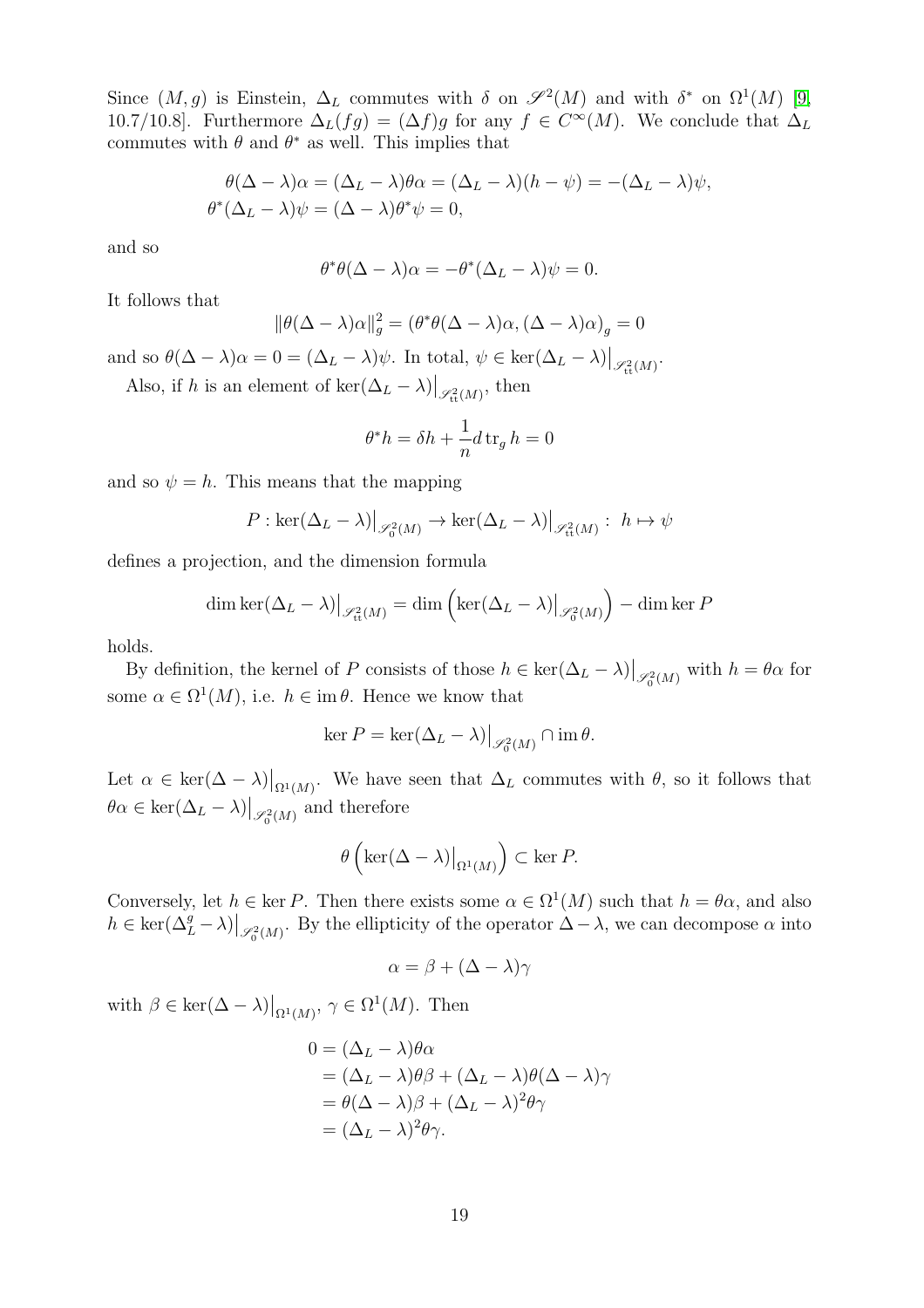Since  $\Delta_L$  is self-adjoint, we have

$$
\|(\Delta_L - \lambda)\theta\gamma\|_g^2 = ((\Delta_L - \lambda)^2 \theta\gamma, \theta\gamma)_g = 0
$$

and thus

$$
\theta(\Delta - \lambda)\gamma = (\Delta_L - \lambda)\theta\gamma = 0,
$$

i.e.  $(\Delta - \lambda)\gamma \in \ker \theta$ . This implies that  $h = \theta \alpha = \theta \beta$ , so

$$
\theta : \ker(\Delta - \lambda)|_{\Omega^1(M)} \to \ker P
$$

is surjective and we obtain the dimension formula

dim ker 
$$
P = \dim \ker(\Delta - \lambda)|_{\Omega^1(M)} - \dim \left( \ker(\Delta - \lambda)|_{\Omega^1(M)} \cap \ker \theta \right).
$$

*Proof of Lemma [4.2.](#page-9-2)* Let E be the Einstein constant of  $(M, g)$ . Let  $\alpha \in \Omega^1(M)$  such that

$$
\theta \alpha = \delta^* \alpha + \frac{2}{n} \delta \alpha \cdot g = 0.
$$

Taking the divergence yields

$$
\delta\theta\alpha = \delta\delta^*\alpha - \frac{2}{n}d\delta\alpha = 0,
$$

since  $\delta(fg) = -df$  for  $f \in C^{\infty}(M)$ . We make use of the well-known Weitzenböck identities

$$
\delta \delta^* - \delta^* \delta = \nabla^* \nabla - q(R) \quad \text{on } \mathscr{S}^k(M),
$$
  

$$
\Delta = d^* d + dd^* = \nabla^* \nabla + q(R) \quad \text{on } \Omega^k(M).
$$

For  $k = 1$  and since  $\delta^* = d = \nabla$  on functions and  $(M, g)$  is Einstein, these amount to

$$
\delta \delta^* \alpha - d \delta \alpha = \nabla^* \nabla \alpha - E \alpha,
$$
  

$$
d^* d \alpha + d \delta \alpha = \nabla^* \nabla \alpha + E \alpha.
$$

Putting these together, we obtain

$$
\delta\theta\alpha = \left(1 - \frac{2}{n}\right)d\delta\alpha + \nabla^*\nabla\alpha - E\alpha = \left(2 - \frac{2}{n}\right)d\delta\alpha + d^*d\alpha - 2E\alpha = 0.
$$

Taking the  $L^2$  inner product with  $\alpha$  then yields

$$
\left(2 - \frac{2}{n}\right) \|\delta \alpha\|_{g}^{2} + \|d\alpha\|_{g}^{2} - 2E \|\alpha\|_{g} = 0.
$$

If  $E < 0$ , this directly implies that  $\alpha = 0$ . If  $E = 0$ , it implies  $\delta \alpha = 0$  and  $d\alpha = 0$ , and since  $\theta \alpha = 0$ , it follows that  $\delta^* \alpha = 0$ . If  $E > 0$ , then applying the codifferential to  $\delta \theta \alpha$ yields

$$
\left(2 - \frac{2}{n}\right)d^*d\delta\alpha + (d^*)^2d\alpha - 2Ed^*\alpha = \left(2 - \frac{2}{n}\right)\Delta\delta\alpha - 2E\delta\alpha = 0,
$$

so  $\delta \alpha$  would be an eigenfunction of the Laplacian to the eigenvalue  $\frac{En}{n-1} = \frac{\text{scal}_g}{n-1}$  $\frac{\text{scal}_g}{n-1}$ . By a theorem of Obata [\[1,](#page-25-15) Thm. D.I.6], this eigenvalue can only be attained on the standard sphere, so necessarily  $\delta \alpha = 0$ . It follows again from  $\theta \alpha = 0$  that  $\delta^* \alpha = 0$ .  $\Box$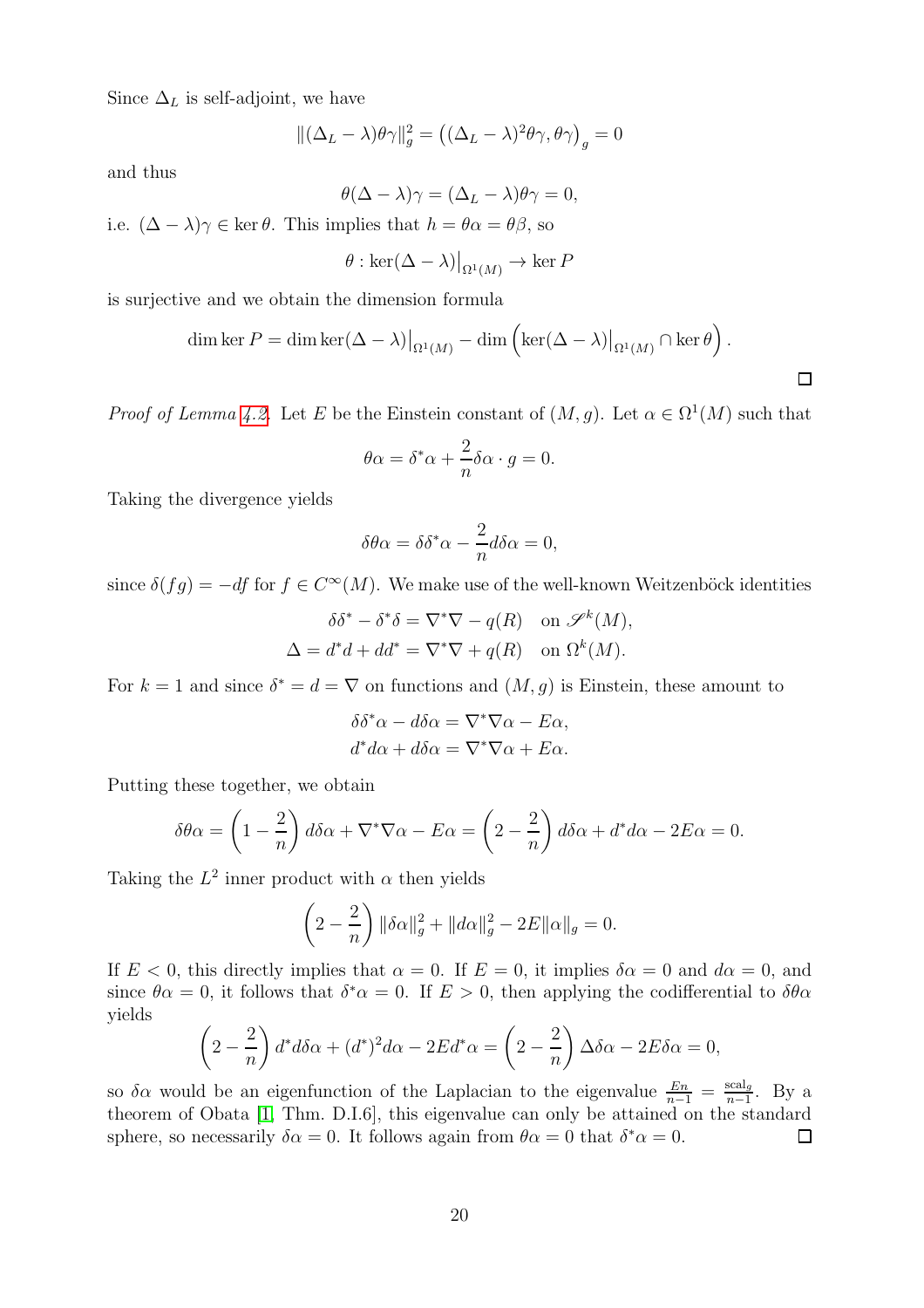Proof of Lemma [4.3.](#page-9-3) Let  $\alpha \in \Omega^1(M)$  such that  $\delta^* \alpha = 0$ . Then also  $\delta \alpha = 0$ , since  $\delta \alpha = -\operatorname{tr}_g \delta^* \alpha = 0$ . By virtue of the Weitzenböck formulae that were already employed in the proof of Lemma [4.2,](#page-9-2) we conclude that

$$
\Delta \alpha = \nabla^* \nabla \alpha + E \alpha = \delta \delta^* \alpha - d \delta \alpha + 2E \alpha = 2E \alpha.
$$

#### A.2. Alternative proof of the stability of  $SU(n)$

An alternative method of checking that the prototypical differential operators

$$
\delta: \mathrm{Hom}_K(E \otimes E^*, \mathrm{Sym}^2_0 \mathfrak{m}^{\mathbb{C}}) \to \mathrm{Hom}_K(E \otimes E^*, \mathfrak{m}^{\mathbb{C}}),
$$

$$
\delta: \mathrm{Hom}_K(E^* \otimes E, \mathrm{Sym}^2_0 \mathfrak{m}^{\mathbb{C}}) \to \mathrm{Hom}_K(E^* \otimes E, \mathfrak{m}^{\mathbb{C}})
$$

are injective is an explicit computation by means of Lemma [3.3.](#page-8-0) To do so, we first pick out an explicit element

$$
A \in \text{Hom}_K(E \otimes E^*, \text{Sym}^2_0 \mathfrak{m}^{\mathbb{C}})
$$

and then proceed to compute the divergence on the corresponding subspace of  $\mathcal{S}_0^2(M)$ .

<span id="page-20-0"></span>**A.1 Lemma.** Let  $\pi : \text{Sym}^2(E \otimes E^*) \to E \otimes E^*$  denote the mapping defined by

$$
\pi(A \odot B) := AB^* + BA^*,
$$

where  $A, B \in E \otimes E^*$  are regarded as complex  $n \times n$ -matrices. Then

$$
\pi \in \text{Hom}_K(\text{Sym}^2(E \otimes E^*), E \otimes E^*).
$$

Moreover, the restriction

$$
\pi: \mathrm{Sym}^2_0(E \otimes_0 E^*) \to E \otimes_0 E^*
$$

is surjective, and  $W := \left( \ker \pi \big|_{\text{Sym}^2_0(E \otimes_0 E^*)} \right)$  $\Big)^{\perp} \cong E \otimes_0 E^*.$ 

*Proof.* The equivariance of  $\pi$  under the action of K follows from

$$
\pi(kAk^{-1}\odot kBk^{-1}) = kAk^{-1}(k^{-1})^*B^*k^* + k^{-1}Bk(k^{-1})^*A^*k^* = k(AB^* + BA^*)k^{-1}
$$

for any  $k \in K = \mathrm{SU}(n)$  and  $A, B \in E \otimes E^*$ . Furthermore, we have

$$
\operatorname{tr}(\pi(A \odot B)) = \operatorname{tr}(AB^* + BA^*) = \langle A, B \rangle + \langle B, A \rangle = \operatorname{tr}(A \odot B),
$$

where the last trace is taken with respect to the inner product on  $E \otimes E^*$ . This means that

$$
\pi(\operatorname{Sym}^2_0(E \otimes E^*)) \subset E \otimes_0 E^*.
$$

Next we want to show that  $\pi$  does not vanish when restricted to  $\text{Sym}^2_0(E \otimes_0 E^*)$ . If we denote by  $E_{ij}$  the  $n \times n$ -matrix that has entry 1 at position  $(i, j)$  and 0 elsewhere, then we have for example  $E_{21}, E_{31} \in E \otimes_0 E^*$  and  $\langle E_{21}, E_{31} \rangle = 0$ , so  $E_{21} \odot E_{31} \in \text{Sym}_0^2(E \otimes_0 E^*)$ and

$$
\pi(E_{21} \odot E_{31}) = E_{21}E_{13} + E_{31}E_{12} = E_{23} + E_{32} \neq 0.
$$

 $\Box$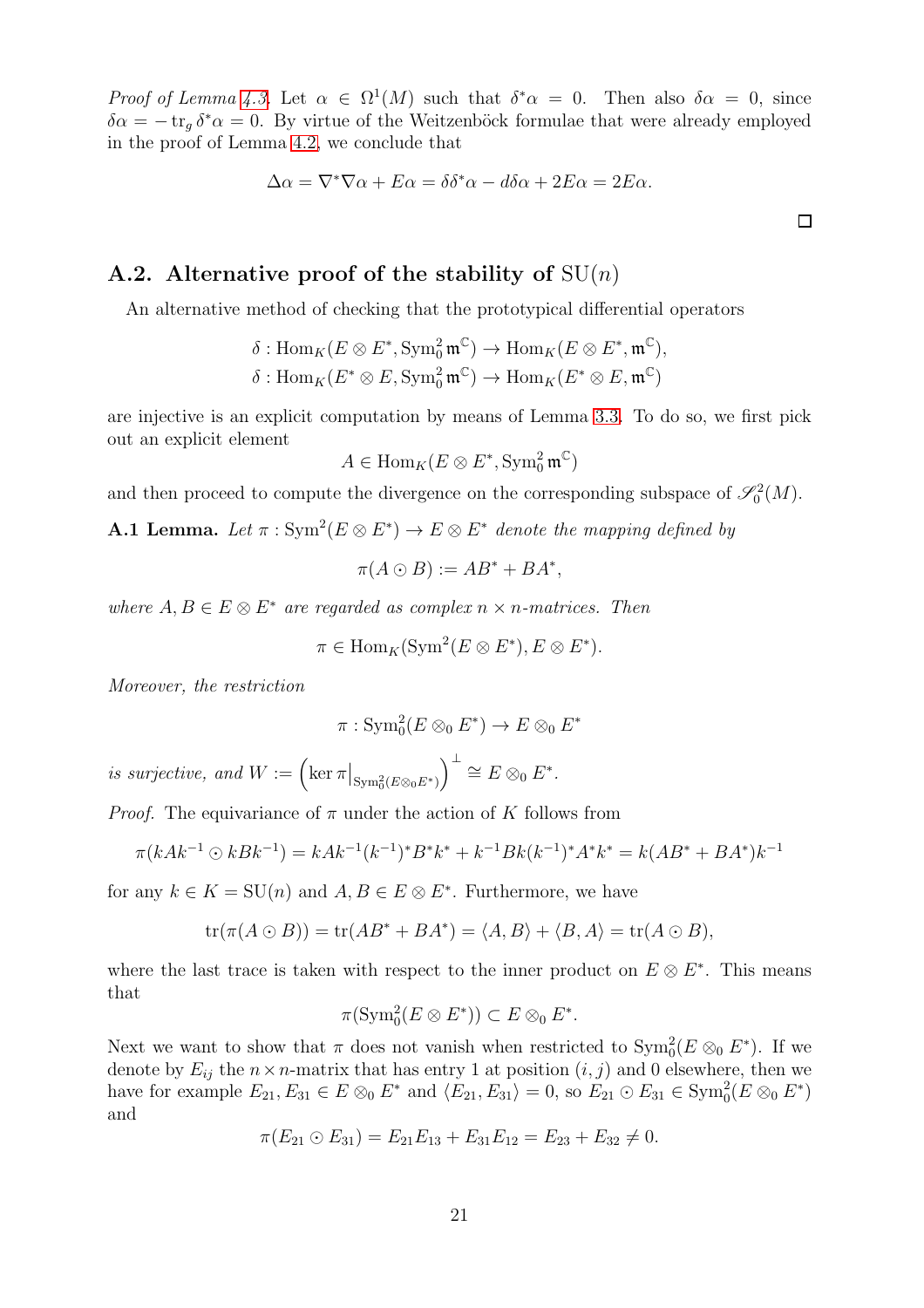Now, since  $E \otimes_0 E^*$  is irreducible, the mapping

$$
\pi: \operatorname{Sym}_0^2(E \otimes_0 E^*) \to E \otimes_0 E^*
$$

must be surjective. We have seen in the proof of Lemma [5.1](#page-11-0) that  $E \otimes_0 E^*$  appears in the ⊥ decomposition of  $\text{Sym}_{0}^{2}(E \otimes_{0} E^{*})$  with multiplicity 1; hence  $W := \left( \ker \pi \big|_{\text{Sym}_{0}^{2}(E \otimes_{0} E^{*})} \right)$ must be the irreducible summand of  $\text{Sym}_0^2(E \otimes_0 E^*)$  that is equivalent to  $E \otimes_0 E^*$ .  $\Box$ 

Alternative proof of Prop. [5.2.](#page-14-1) The properties of  $\pi$  from Lemma [A.1](#page-20-0) allow us to define

$$
\tilde{A} := \pi|_W^{-1} \in \text{Hom}_K(E \otimes_0 E^*, \text{Sym}_0^2(E \otimes_0 E^*))
$$

and extend it with zero to a mapping  $\tilde{A} \in \text{Hom}_K(E \otimes E^*, \text{Sym}_0^2(E \otimes_0 E^*))$ . Via the identification  $\mathfrak{m}^{\mathbb{C}} \cong E \otimes_0 E^*$ , this gives rise to a mapping

$$
A \in \text{Hom}_K(E \otimes E^*, \text{Sym}_0^2 \mathfrak{m}^{\mathbb{C}}).
$$

From the equivariance of  $\pi|_W$ , the irreducibility of  $W \cong E \otimes_0 E^*$  and Schur's Lemma it follows that  $\pi|_W$  is unitary up to a positive constant, that is

$$
\langle \pi(v),\pi(w)\rangle_{E\otimes_0 E^*}=c\cdot \langle v,w\rangle_{\operatorname{Sym}_0^2(E\otimes_0 E^*)}
$$

for all  $v, w \in W$  and some  $c > 0$ . Denote the tensor product representation of G on  $E\otimes E^*$  by

$$
\rho: G \to \mathrm{Aut}(E \otimes E^*) : \ \rho(k_1, k_2)F = k_1 F k_2^{-1}
$$

for  $F \in E \otimes E^*$ . Its differential is given by

$$
d\rho: \mathfrak{g} \to \text{End}(E \otimes E^*) : d\rho(X_1, X_2)F = X_1F - FX_2
$$

for  $X_1, X_2 \in \mathfrak{k}$ . In particular,

$$
d\rho(X, -X)F = XF + FX.
$$

Let  $(e_i)$  be an orthonormal basis of  $\mathfrak{m}$ ,  $e_i = (f_i, -f_i)$  with  $f_i \in \mathfrak{k}$ . Under the identification  $\mathfrak{m}^{\mathbb{C}} \cong E \otimes_0 E^*$ , the invariant inner product changes by some positive constant factor, and  $e_i$  is mapped to  $f_i$ . Hence,  $(f_i)$  is an orthonormal basis of  $\mathfrak{k} \subset E \otimes_0 E^*$  up to a positive factor.

Now, let  $X \in \mathfrak{k}$  and  $F \in E \otimes E^*$ . Using the formula from Lemma [3.3,](#page-8-0) it follows that

$$
(\delta h)_o(X, -X) = \sum_{i} \langle A(d\rho(e_i)F), e_i \odot (X, -X) \rangle_{\text{Sym}_0^2 \mathfrak{m}^C}
$$
  

$$
= c \cdot \sum_{i} \langle \tilde{A}(f_i F + F f_i), f_i \odot X \rangle_{\text{Sym}_0^2(E \otimes_0 E^*)}
$$
  

$$
= c \cdot \sum_{i} \langle \tilde{A}(f_i F + F f_i), \text{pr}_W(f_i \odot X) \rangle_{\text{Sym}_0^2(E \otimes_0 E^*)}
$$
  

$$
= c' \cdot \sum_{i} \langle f_i F + F f_i, \pi(\text{pr}_{\text{Sym}_0^2(E \otimes_0 E^*)}(f_i \odot X)) \rangle_{E \otimes_0 E^*}
$$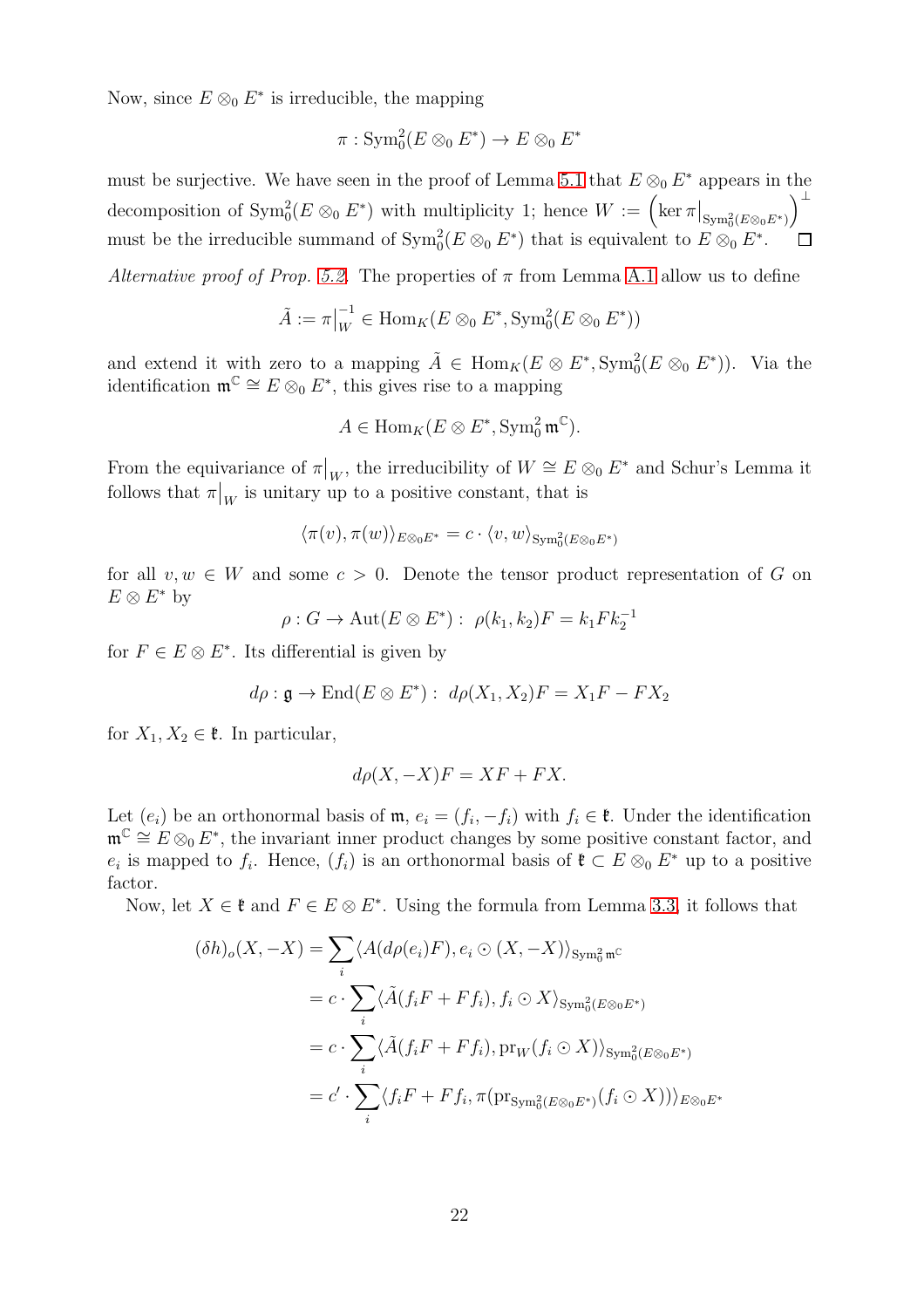for some  $c, c' > 0$ . Since the trivial summand of  $Sym^2(E \otimes_0 E^*)$  can only be mapped to the trivial summand of  $E \otimes E^*$  under the equivariant map  $\pi$ , we have

$$
\pi \circ \operatorname{pr}_{\operatorname{Sym}_0^2(E \otimes_0 E^*)} = \operatorname{pr}_{E \otimes_0 E^*} \circ \pi
$$

on Sym<sup>2</sup> $(E \otimes_0 E^*)$ , implying that

$$
(\delta h)_o(X, -X) = c' \cdot \sum_i \langle f_i F + F f_i, \text{pr}_{E \otimes_0 E^*} (f_i X^* + X f_i^*) \rangle
$$
  
= 
$$
-c' \cdot \sum_i \langle f_i F + F f_i, \text{pr}_{E \otimes_0 E^*} (f_i X + X f_i) \rangle.
$$

Choose the (up to a positive factor) orthonormal basis  $(f_i)$  of  $\mathfrak k$  in such a way that  $f_1 = E_{12} - E_{21}$ . Furthermore, let  $X = F = E_{13} - E_{31}$ . Then,

$$
f_1F + Ff_1 = (E_{12} - E_{21})(E_{13} - E_{31}) + (E_{13} - E_{31})(E_{12} - E_{21}) = -E_{23} - E_{32} \in E \otimes_0 E^*
$$
  
and we obtain

$$
\sum_{i} \langle f_i F + F f_i, \text{pr}_{E \otimes_0 E^*} (f_i X + X f_i) \rangle = \sum_{i} \langle f_i F + F f_i, \text{pr}_{E \otimes_0 E^*} (f_i F + F f_i) \rangle
$$
  
 
$$
\geq \langle f_1 F + F f_1, \text{pr}_{E \otimes_0 E^*} (f_1 F + F f_1) \rangle = \langle E_{23} + E_{32}, E_{23} + E_{32} \rangle = 2 > 0.
$$

In particular, we have found  $Y \in \mathfrak{m}$  such that  $(\delta h)_{o}(Y) \neq 0$ , where  $h \in \mathcal{S}_0^2(M)$  is associated to

$$
F \otimes A \in (E \otimes E^*) \otimes \text{Hom}_K(E \otimes E^*, \text{Sym}_0^2 \mathfrak{m}^{\mathbb{C}}).
$$

This means that the linear mapping

$$
\delta: \operatorname{Hom}_K(E \otimes E^*, \operatorname{Sym}^2_0 \mathfrak{m}^{\mathbb{C}}) \to \operatorname{Hom}_K(E \otimes E^*, \mathfrak{m}^{\mathbb{C}})
$$

is nonzero. Hence, there are no tt-eigentensors for the subcritical Casimir eigenvalue. This proves the assertion. П

#### A.3. Alternative proof of the stability of  $E_6/F_4$

As we did before in the situation of  $SU(n)$ , we want to apply Lemma [3.3](#page-8-0) to verify that the mappings

$$
\delta: \mathrm{Hom}_{F_4}(\mathfrak{H}^{\mathbb{C}}, \mathrm{Sym}^2_0 \mathfrak{m}^{\mathbb{C}}) \to \mathrm{Hom}_{F_4}(\mathfrak{H}^{\mathbb{C}}, \mathfrak{m}^{\mathbb{C}}),\delta: \mathrm{Hom}_{F_4}(\overline{\mathfrak{H}^{\mathbb{C}}}, \mathrm{Sym}^2_0 \mathfrak{m}^{\mathbb{C}}) \to \mathrm{Hom}_{F_4}(\overline{\mathfrak{H}^{\mathbb{C}}}, \mathfrak{m}^{\mathbb{C}})
$$

are injective. Surprisingly, the computation works very similar to the  $SU(n)$  case.

<span id="page-22-0"></span>**A.2 Lemma.** Let  $\pi : Sym^2 \mathfrak{H} \to \mathfrak{H}$  denote the mapping defined by

 $\pi(A \odot B) := AB + BA = 2A \circ B.$ 

Then we have

 $\pi \in \text{Hom}_{F_4}(\text{Sym}^2 \mathfrak{H}_0, \mathfrak{H}).$ 

The restriction

$$
\pi: \operatorname{Sym}^2_0 \mathfrak{H}_0 \to \mathfrak{H}_0
$$
  
is surjective, and  $W := \left( \ker \pi \big|_{\operatorname{Sym}^2_0 \mathfrak{H}_0} \right)^{\perp} \cong \mathfrak{H}_0.$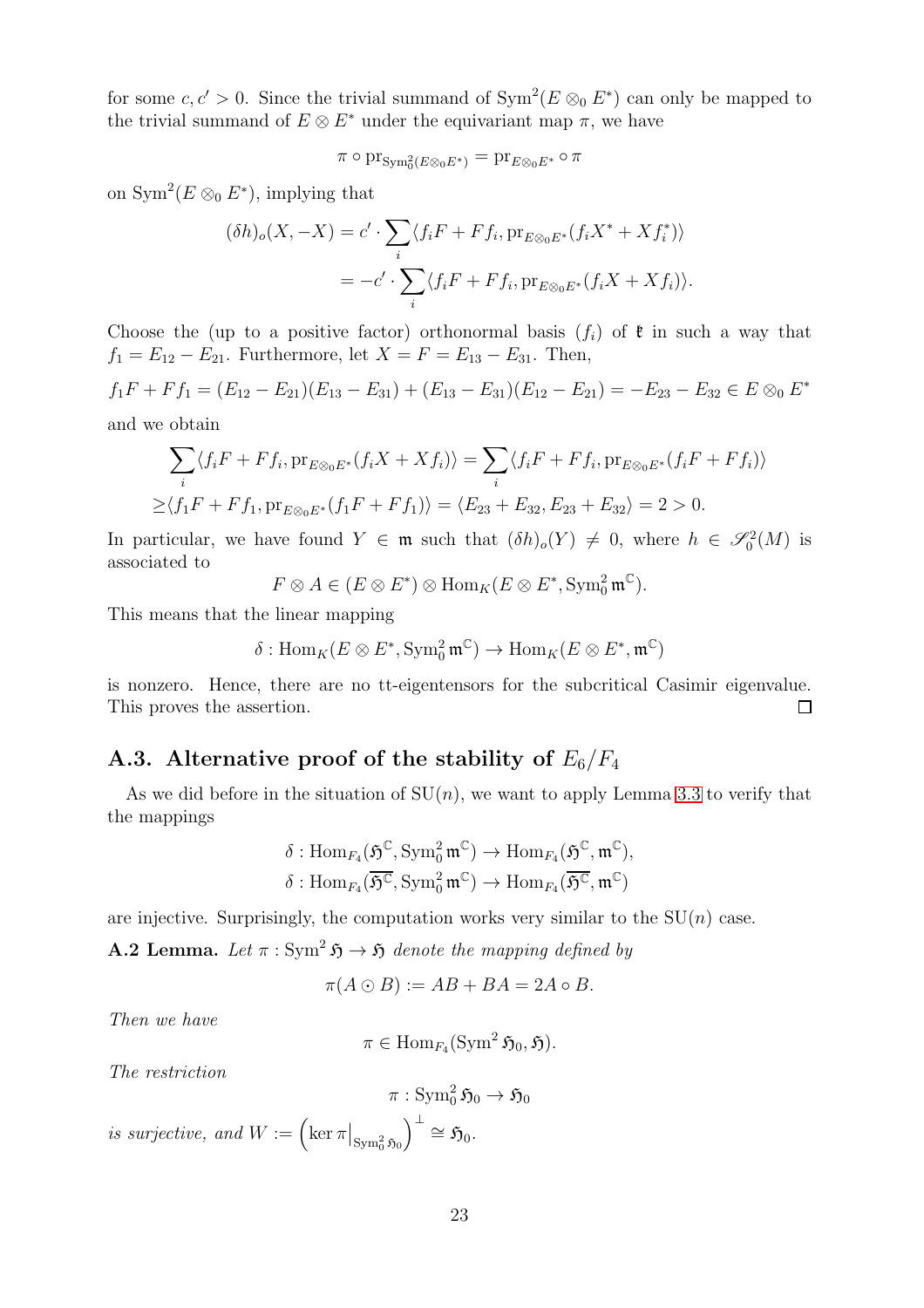Proof. The proof is completely analogous to the proof of Lemma [A.1.](#page-20-0) First, we note that  $\pi$  is well-defined since  $(\mathfrak{H}, \circ)$  is a commutative algebra. The equivariance of  $\pi$  under the action of  $F_4$  follows from

$$
\pi(f(A) \odot f(B)) = 2f(A) \circ f(B) = f(2A \circ B) = f(\pi(A \odot B))
$$

for any  $f \in F_4 = \text{Aut}(\mathfrak{H}, \circ)$  and  $A, B \in \mathfrak{H}$ . Furthermore, we have

$$
\operatorname{tr}(\pi(A \odot B)) = 2 \operatorname{tr}(A \circ B) = 2\langle A, B \rangle = \operatorname{tr}(A \odot B),
$$

where the last trace is taken with respect to the inner product on  $\mathfrak{H}$ . This means that

$$
\pi(\operatorname{Sym}_0^2 \mathfrak{H}) \subset \mathfrak{H}_0.
$$

Now we want to show that  $\pi$  does not vanish when restricted to  $\text{Sym}^2_0$ ,  $\mathfrak{H}_0$ . For example, take  $F_1(1), F_2(1) \in \mathfrak{H}_0$ . We have  $\langle F_1(1), F_2(1) \rangle = 0$  and thus  $F_1(1) \odot F_2(1) \in \text{Sym}_0^2 \mathfrak{H}_0$ . Also,

$$
\pi(F_1(1) \odot F_2(1)) = 2F_1(1) \circ F_2(1) = F_3(1) \neq 0.
$$

Since  $\mathfrak{H}_0$  is irreducible over  $F_4$ , the mapping

$$
\pi:\mathop{\mathrm{Sym}}\nolimits_0^2\mathfrak{H}_0\rightarrow\mathfrak{H}_0
$$

must be surjective. From the proof of Lemma [6.1,](#page-15-0) we know that  $\mathfrak{H}_0$  appears in the  $\Big)^{\perp}$  must be the decomposition of  $\text{Sym}^2_0 \mathfrak{H}_0$  with multiplicity 1; hence  $W := \left( \ker \pi \middle|_{\text{Sym}^2_0 \mathfrak{H}_0} \right)$ irreducible summand of  $\text{Sym}^2_0 \mathfrak{H}_0$  that is equivalent to  $\mathfrak{H}_0$ .  $\Box$ 

Alternative proof of Prop. [6.2.](#page-16-1) By Lemma [A.2,](#page-22-0) we can define

$$
A:=\pi\big|_W^{-1}\in \mathrm{Hom}_{F_4}(\mathfrak{H}_0, \mathrm{Sym}_0^2\mathfrak{H}_0),
$$

extend it with zero to  $\mathfrak H$  and then complex-linearly to a mapping  $A \in \text{Hom}_{F_4}(\mathfrak H^\mathbb C, \text{Sym}_0^2 \mathfrak H_0^\mathbb C)$  $_{0}^{\mathbb{C}}).$ Again, we need that  $\pi|_W$  is unitary up to a positive constant, which follows by Schur's Lemma from the equivariance of  $\pi|_W$  and the irreducibility of  $W \cong \mathfrak{H}_0$ . By Theorem 3.2.4 in [\[16\]](#page-25-13), every element  $\alpha \in \mathfrak{e}_6 \subset \text{End}_{\mathbb{C}}(\mathfrak{H}^{\mathbb{C}})$  can be written as

$$
\alpha = \beta + i T \circ
$$

with unique elements  $\beta \in \mathfrak{f}_4 \subset \mathfrak{e}_6$  and  $T \in \mathfrak{H}_0$ . This corresponds to the  $F_4$ -invariant decomposition

$$
\mathfrak{e}_6 \cong \mathfrak{f}_4 \oplus \mathfrak{H}_0.
$$

Throughout what follows, we identify  $\mathfrak{m} \cong \mathfrak{H}_0$ . If we denote the defining representation by

$$
\rho: E_6 \to \operatorname{Aut} \mathfrak{H}^{\mathbb{C}},
$$

then in particular,

$$
d\rho(X) = iX \circ
$$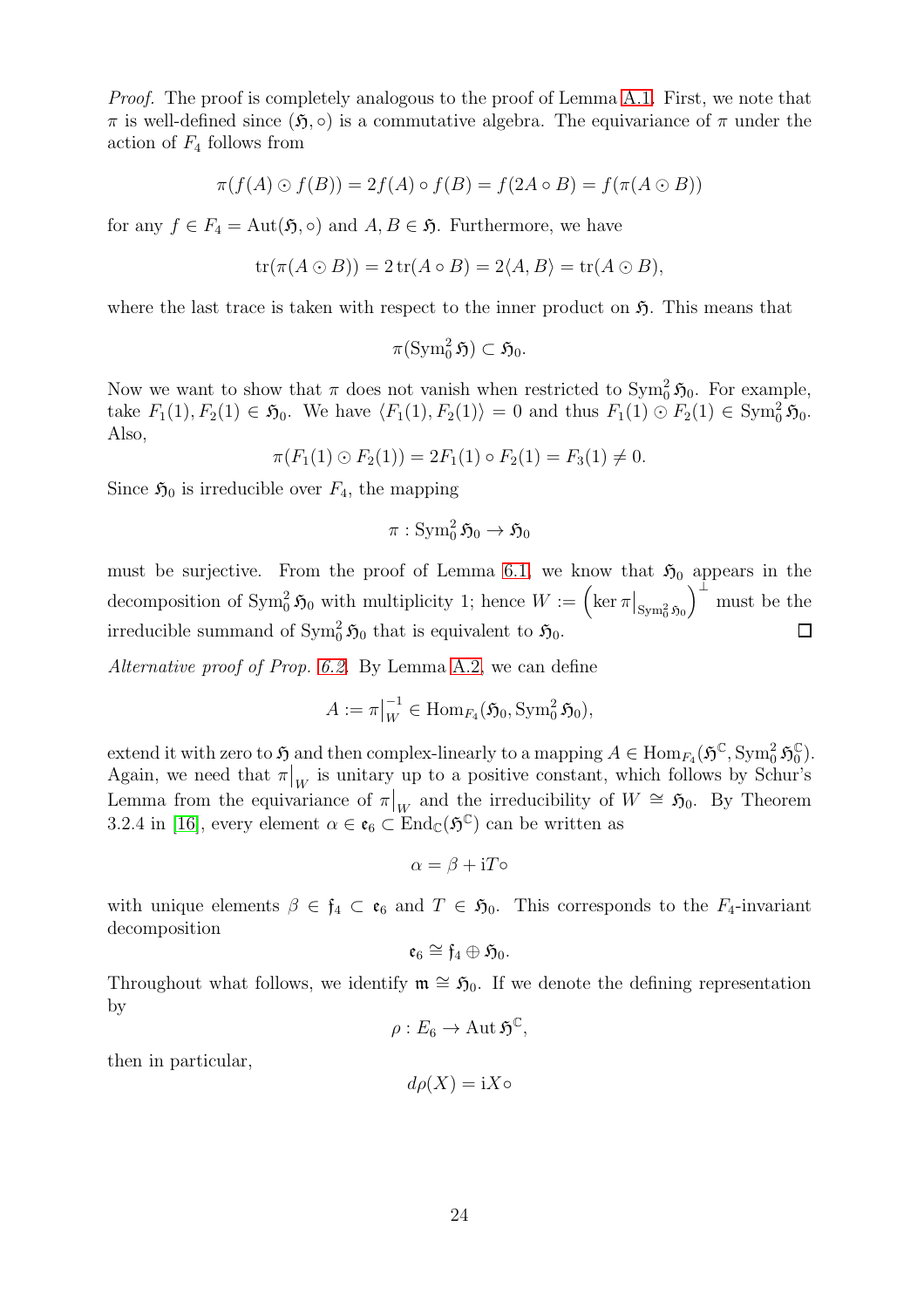for  $X \in \mathfrak{m}$ . Let  $(e_i)$  be an orthonormal basis of  $\mathfrak{H}_0$  (again, under the identification  $\mathfrak{m} \cong \mathfrak{H}_0$ , the invariant inner product changes at most by some positive constant factor),  $X \in \mathfrak{m}$ and  $F \in \mathfrak{H}^{\mathbb{C}}$ . Using Lemma [3.3,](#page-8-0) we thus obtain

$$
(\delta h)_o(X) = c \cdot \sum_i \langle A(d\rho(e_i)F), e_i \odot X \rangle_{\text{Sym}_0^2 \mathfrak{H}_0^{\mathbb{C}}} = c \cdot \sum_i \langle A(i e_i \circ F), e_i \odot X \rangle_{\text{Sym}_0^2 \mathfrak{H}_0^{\mathbb{C}}}
$$

$$
= c \cdot \sum_i \langle A(i e_i \circ F), \text{pr}_W(e_i \odot X) \rangle_{\text{Sym}_0^2 \mathfrak{H}_0^{\mathbb{C}}} = c' \cdot \sum_i \langle ie_i \circ F, \pi(\text{pr}_{\text{Sym}_0^2 \mathfrak{H}_0}(e_i \odot X)) \rangle_{\mathfrak{H}_0^{\mathbb{C}}}
$$

for some  $c, c' > 0$ . The trivial summand of Sym<sup>2</sup>  $\mathfrak{H}_0$  can only be mapped to the trivial summand of  $\mathfrak H$  under the equivariant map  $\pi$ , implying that

$$
\pi\circ \operatorname{pr}_{\operatorname{Sym}_0^2 \mathfrak{H}_0}=\operatorname{pr}_{\mathfrak{H}_0}\circ \pi
$$

on  $\text{Sym}^2 \mathfrak{H}_0$ . Thus, we have

$$
(\delta h)_o(X) = \mathrm{i}c' \cdot \sum_i \langle e_i \circ F, \mathrm{pr}_{\mathfrak{H}_0}(\pi(e_i \odot X)) \rangle = 2\mathrm{i}c' \sum_i \langle e_i \circ F, \mathrm{pr}_{\mathfrak{H}_0}(e_i \circ X) \rangle.
$$

Now let  $X = F = F_1(1)$ . Choose the (up to a positive factor) orthonormal basis  $(e_i)$  of  $\mathfrak{H}_0$  in such a way that  $e_1 = F_2(1)$ . Then we have

$$
e_1 \circ F = F_2(1) \circ F_1(1) = \frac{1}{2} F_3(1) \in \mathfrak{H}_0
$$

and it follows that

$$
\sum_{i} \langle e_i \circ F, \text{pr}_{\mathfrak{H}_0}(e_i \circ X) \rangle = \sum_{i} \langle e_i \circ F, \text{pr}_{\mathfrak{H}_0}(e_i \circ F) \rangle \ge \langle e_1 \circ F, \text{pr}_{\mathfrak{H}_0}(e_1 \circ F) \rangle
$$

$$
= \frac{1}{4} \langle F_3(1), F_3(1) \rangle = \frac{1}{2} > 0.
$$

In particular, we have found  $Y \in \mathfrak{m}$  such that  $(\delta h)_{o}(Y) \neq 0$ , where  $h \in \mathcal{S}_0^2(M)$  is associated to

$$
F \otimes A \in \mathfrak{H}^{\mathbb{C}} \otimes \text{Hom}_{F_4}(\mathfrak{H}^{\mathbb{C}}, \text{Sym}_0^2 \mathfrak{m}^{\mathbb{C}}).
$$

This means that the linear mapping

$$
\delta: \mathrm{Hom}_{\mathit{F}_4}(\mathfrak{H}^{\mathbb{C}}, \mathrm{Sym}^2_0\,\mathfrak{m}^{\mathbb{C}}) \rightarrow \mathrm{Hom}_{\mathit{F}_4}(\mathfrak{H}^{\mathbb{C}}, \mathfrak{m}^{\mathbb{C}})
$$

is nonzero. The same argument works for the  $E_6$ -representation  $\overline{\mathfrak{H}^{\mathbb{C}}}$ , since we exclusively used real elements and automorphisms in the computation. In total, there are no tteigentensors for the subcritical Casimir eigenvalue, which proves the assertion.  $\Box$